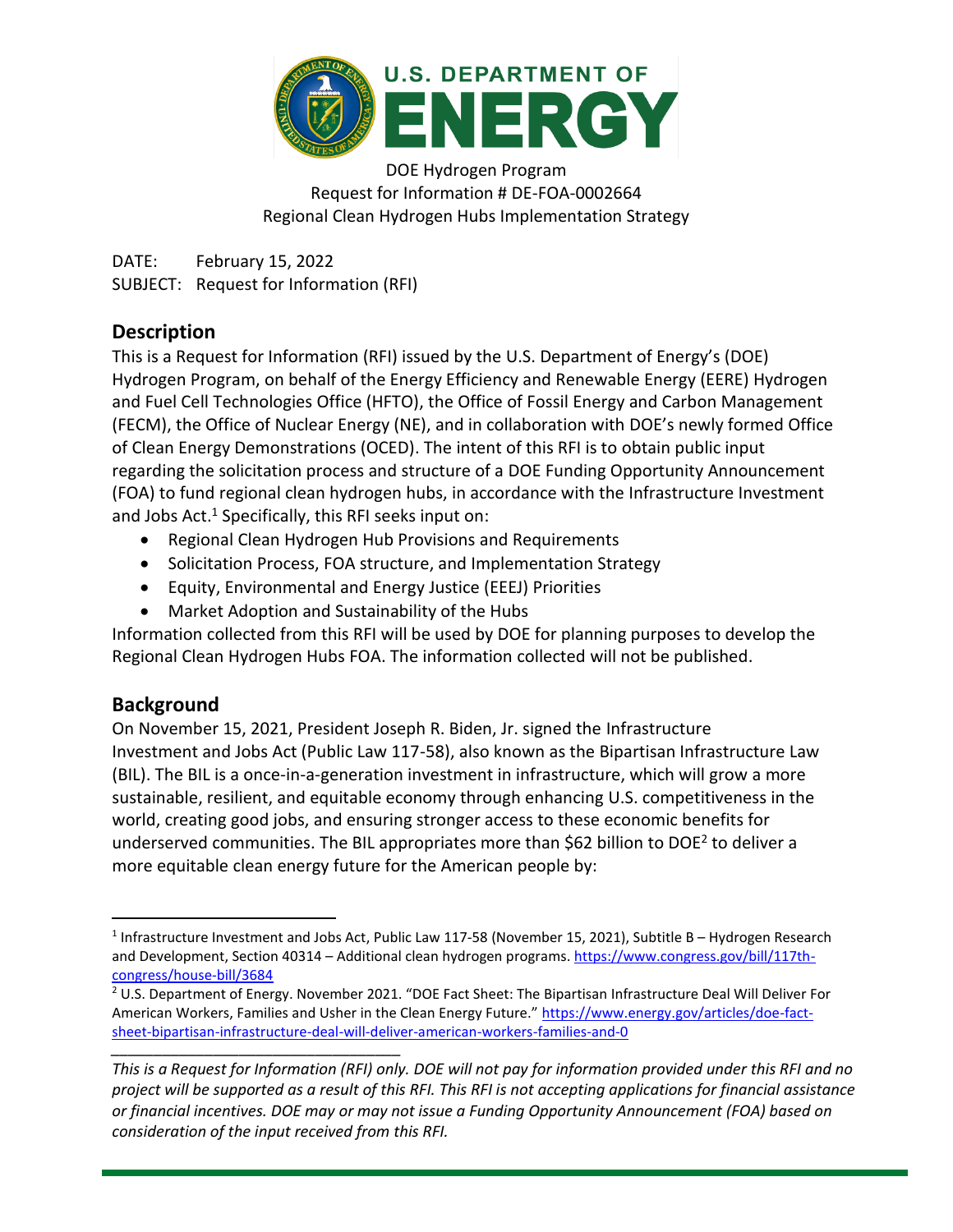- Investing in American manufacturing and workers.
- Expanding access to energy efficiency and clean energy for families, communities, and businesses.
- Delivering reliable, clean, and affordable power to more Americans.
- Building the technologies of tomorrow through clean energy demonstrations.

As part of this effort, the BIL authorizes appropriations of \$8 billion for the five (5) year period encompassing fiscal years (FYs) 2022 through 2026 for the development of regional clean hydrogen hubs that demonstrate the production, processing, delivery, storage, and end-use of clean hydrogen.<sup>3</sup>

Clean hydrogen and related technologies, such as electrolyzers, fuel cells, and turbines, can play a key role in decarbonizing many sectors, including medium- and heavy-duty transportation, residential and commercial heating, power generation, and hard-to-decarbonize industries such as ammonia and steel. This will support the Biden Administration's goal to achieve a carbonfree electric grid by 2035 and a net zero emissions economy by 2050.<sup>4</sup>

Strengthening prosperity – by expanding good, safe union jobs and supporting job growth through investments in domestic manufacturing – are key goals set by President Biden, discussed in depth in his Executive Orders on Ensuring the Future Is Made in All of America by All of America's Workers (EO 14005), Tackling the Climate Crisis at Home and Abroad (EO 14008), Worker Organizing and Empowerment (EO 14025), and Promoting Competition in the American Economy (EO 14036). The regional clean hydrogen hubs will support the creation of good-paying jobs with the free and fair choice to join a union, the incorporation of strong labor standards, and training and placement programs, especially registered apprenticeship.<sup>5</sup>

 $342$  USC 16161a(d)

<sup>4</sup> FACT SHEET: President Biden sets 2030 Greenhouse Gas Pollution Reduction Target Aimed at Creating Goodpaying Union Jobs and Securing U.S. Leadership on Clean Energy Technologies,

[https://www.whitehouse.gov/briefing-room/statements-releases/2021/04/22/fact-sheet-president-biden-sets-](https://www.whitehouse.gov/briefing-room/statements-releases/2021/04/22/fact-sheet-president-biden-sets-2030-greenhouse-gas-pollution-reduction-target-aimed-at-creating-good-paying-union-jobs-and-securing-u-s-leadership-on-clean-energy-technologies/)[2030-greenhouse-gas-pollution-reduction-target-aimed-at-creating-good-paying-union-jobs-and-securing-u-s](https://www.whitehouse.gov/briefing-room/statements-releases/2021/04/22/fact-sheet-president-biden-sets-2030-greenhouse-gas-pollution-reduction-target-aimed-at-creating-good-paying-union-jobs-and-securing-u-s-leadership-on-clean-energy-technologies/)[leadership-on-clean-energy-technologies/](https://www.whitehouse.gov/briefing-room/statements-releases/2021/04/22/fact-sheet-president-biden-sets-2030-greenhouse-gas-pollution-reduction-target-aimed-at-creating-good-paying-union-jobs-and-securing-u-s-leadership-on-clean-energy-technologies/)

<sup>5</sup> A Registered Apprenticeship Program (RAP) is a proven model of apprenticeship that has been validated by the U.S. Department of Labor or a State Apprenticeship Agency." Registered Apprenticeship is the term used for apprenticeship programs that have a formal structure, in which employers have established learning standards that meet national and state quality expectations. When individuals successfully complete a Registered Apprenticeship program, they receive a national credential that is recognized anywhere in the industry." [https://www.apprenticeship.gov/employers/registered-apprenticeship-program;](https://www.apprenticeship.gov/employers/registered-apprenticeship-program) [https://www.dol.gov/sites/dolgov/files/ETA/apprenticeship/pdfs/Pre\\_Apprenticeship\\_GuideforWomen.pdf](https://www.dol.gov/sites/dolgov/files/ETA/apprenticeship/pdfs/Pre_Apprenticeship_GuideforWomen.pdf)

*\_\_\_\_\_\_\_\_\_\_\_\_\_\_\_\_\_\_\_\_\_\_\_\_\_\_\_\_\_\_\_\_\_\_ This is a Request for Information (RFI) only. DOE will not pay for information provided under this RFI and no project will be supported as a result of this RFI. This RFI is not accepting applications for financial assistance or financial incentives. DOE may or may not issue a Funding Opportunity Announcement (FOA) based on consideration of the input received from this RFI.*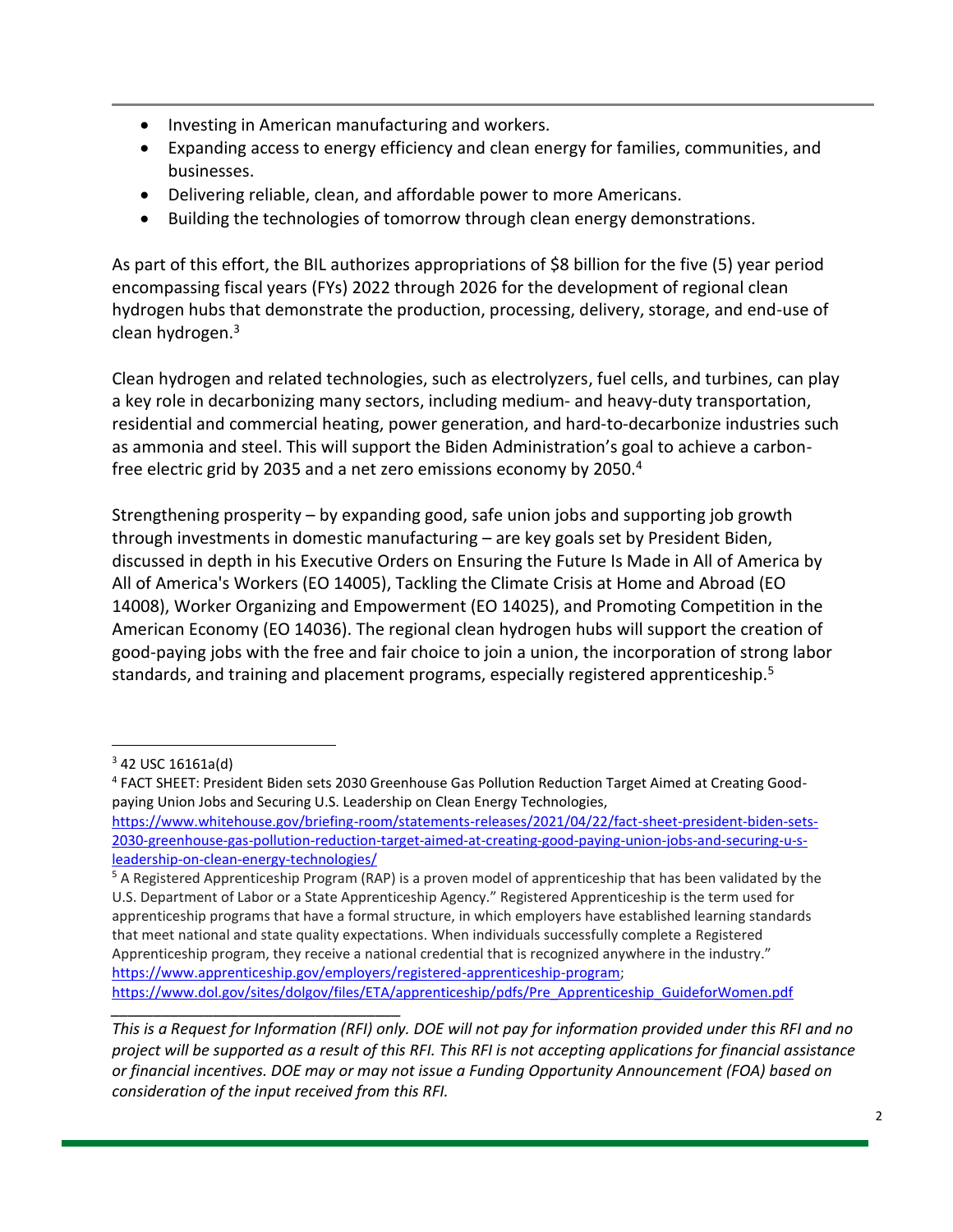One key pathway to achieving large-scale, commercially viable deployment of clean hydrogen is through matching the scaleup of clean hydrogen supplies with a concomitant and growing regional demand. Co-locating large scale clean hydrogen production with multiple end-uses can foster the development of low-cost hydrogen and the necessary supporting infrastructure to jumpstart the hydrogen economy in various market segments, create both near-term and longterm jobs and tax revenues for regional economies, and realize emissions reduction benefits. The regional clean hydrogen hubs (referred to as "H2Hubs" throughout the rest of this document) will contribute to achieving DOE's goals for H2@Scale,<sup>6</sup> which provides an overarching vision for how clean hydrogen can enable energy pathways across applications and sectors in an increasingly interconnected energy system (see Figure 1). The H2Hubs will also contribute to achieving, or exceeding, the clean hydrogen cost reduction targets for electrolyzers called for in the BIL (\$2 per kilogram of H<sub>2</sub> by 2026)<sup>7</sup> and help to put the Hydrogen Program on track to reach the Hydrogen Shot<sup>8</sup> goal of \$1 per 1 kilogram in 1 decade ("1 1 1").



*Figure 1 The H2@Scale concept is based on hydrogen's potential to meet existing and emerging market demands across multiple sectors. It envisions how innovations to produce, store, transport, and utilize hydrogen can help realize that potential and achieve scale.*

 $6$  U.S. Department of Energy, Office of Energy Efficiency and Renewable Energy, Hydrogen and Fuel Cell Technologies Office[. https://www.energy.gov/eere/fuelcells/h2scale](https://www.energy.gov/eere/fuelcells/h2scale)

 $7$  42 USC 16161d(c)(1)

<sup>&</sup>lt;sup>8</sup> <https://www.energy.gov/eere/fuelcells/articles/hydrogen-shot-introduction>

*This is a Request for Information (RFI) only. DOE will not pay for information provided under this RFI and no project will be supported as a result of this RFI. This RFI is not accepting applications for financial assistance or financial incentives. DOE may or may not issue a Funding Opportunity Announcement (FOA) based on consideration of the input received from this RFI.*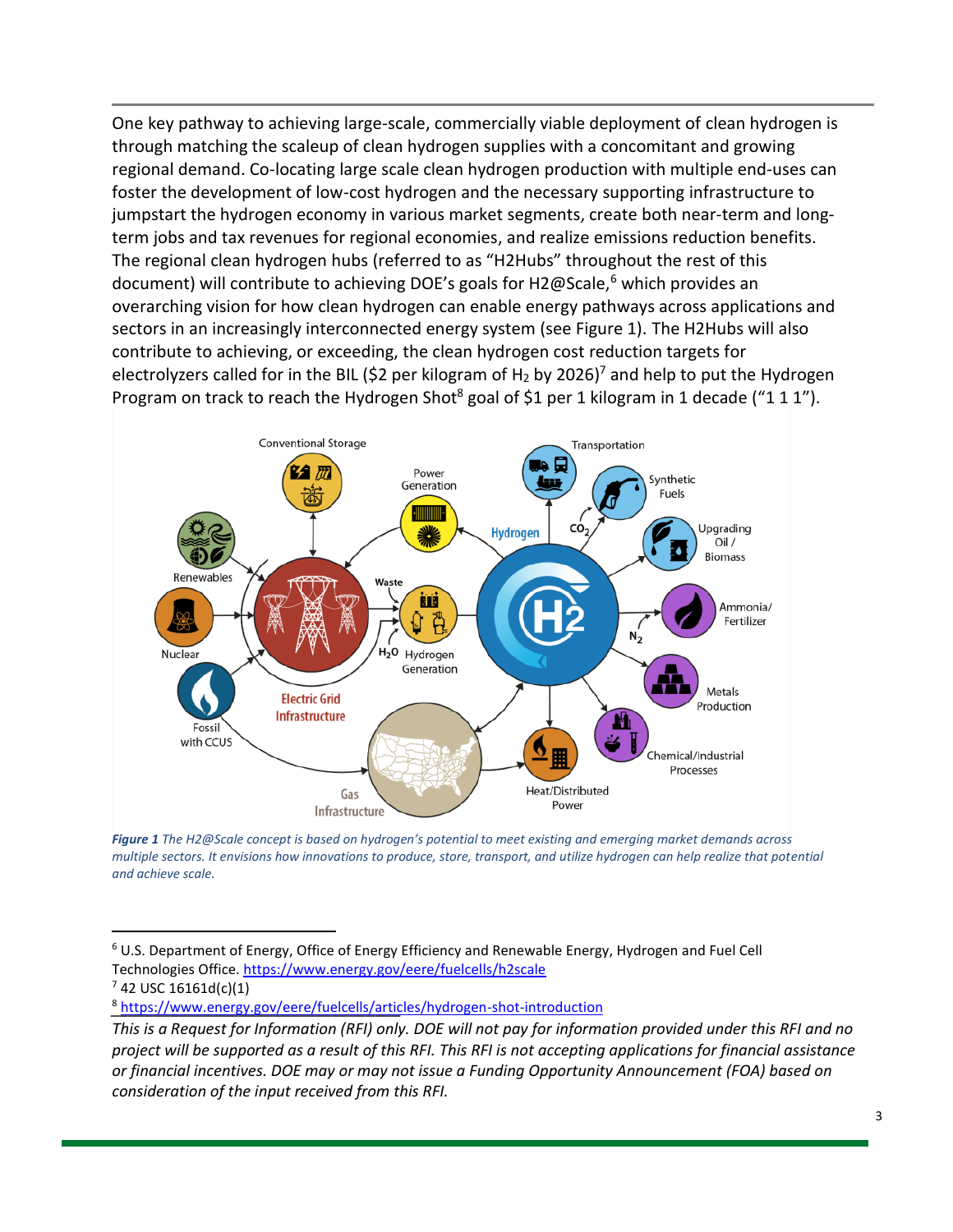### *Regional Clean Hydrogen Hubs – BIL Provisions*

The specific provisions for H2Hubs are set forth in Section 40314 of the BIL, which amends Title VIII of the Energy Policy Act of 2005 (EPAct 2005)<sup>9</sup> by adding a new "Section 813 – Regional Clean Hydrogen Hubs." Section 813(a) defines the term "regional clean hydrogen hub" as "a network of clean hydrogen producers, potential clean hydrogen consumers, and connective infrastructure located in close proximity." Under Section 813(b), DOE "shall establish a program to support the development of at least four (4) regional clean hydrogen hubs that:

- (1) demonstrably aid the achievement of the clean hydrogen production standard developed under section 822(a) $10<sup>10</sup>$
- (2) demonstrate the production, processing, delivery, storage, and end-use of clean hydrogen, and
- (3) can be developed into a national clean hydrogen network to facilitate a clean hydrogen economy."

Section 813(c)(3) directs DOE to solicit proposals for the H2Hubs within 180 days of the BIL's enactment, and to make at least four hub selections within a year of receiving proposals. The BIL defines the following specific criteria that DOE shall use to the maximum extent practicable in making its selections for H2Hubs:

- **Feedstock diversity** at least one hub shall demonstrate the production of clean hydrogen from fossil fuels, one hub from renewable energy, and one hub from nuclear energy.
- **End-use diversity** at least one hub shall demonstrate the end-use of clean hydrogen in the electric power generation sector, one in the industrial sector, one in the residential and commercial heating sector, and one in the transportation sector.
- **Geographic diversity** each regional clean hydrogen hub shall be located in a different region of the United States and shall use energy resources that are abundant in that region.
- **Hubs in natural gas-producing regions** at least two regional clean hydrogen hubs shall be located in the regions of the United States with the greatest natural gas resources.

*This is a Request for Information (RFI) only. DOE will not pay for information provided under this RFI and no project will be supported as a result of this RFI. This RFI is not accepting applications for financial assistance or financial incentives. DOE may or may not issue a Funding Opportunity Announcement (FOA) based on consideration of the input received from this RFI.*

<sup>9</sup> Energy Policy Act of 2005, Public Law 109–58, Title VIII – Hydrogen

*\_\_\_\_\_\_\_\_\_\_\_\_\_\_\_\_\_\_\_\_\_\_\_\_\_\_\_\_\_\_\_\_\_\_*  $10$  Section 40315 of the BIL, which amends EPACT 2005 to add Section 822 – Clean Hydrogen Production Qualifications, requires DOE to consult with the Environmental Protection Agency and account for input from industry and other stakeholders to develop an initial standard for the carbon intensity of clean hydrogen production within 180 days (May 14, 2022), using a definition of "clean hydrogen" to mean hydrogen produced with a carbon intensity equal to or less than 2 kilograms of carbon dioxide-equivalent produced at the site of production per kilogram of hydrogen produced (kg CO<sub>2</sub>e/kg H<sub>2</sub>). Following development of the initial standard, and, as before, in consultation with the Environmental Protection Agency and accounting for input from industry and other stakeholders, DOE will determine whether the standard should be lowered below 2 kg CO<sub>2</sub>e/kg H<sub>2</sub>.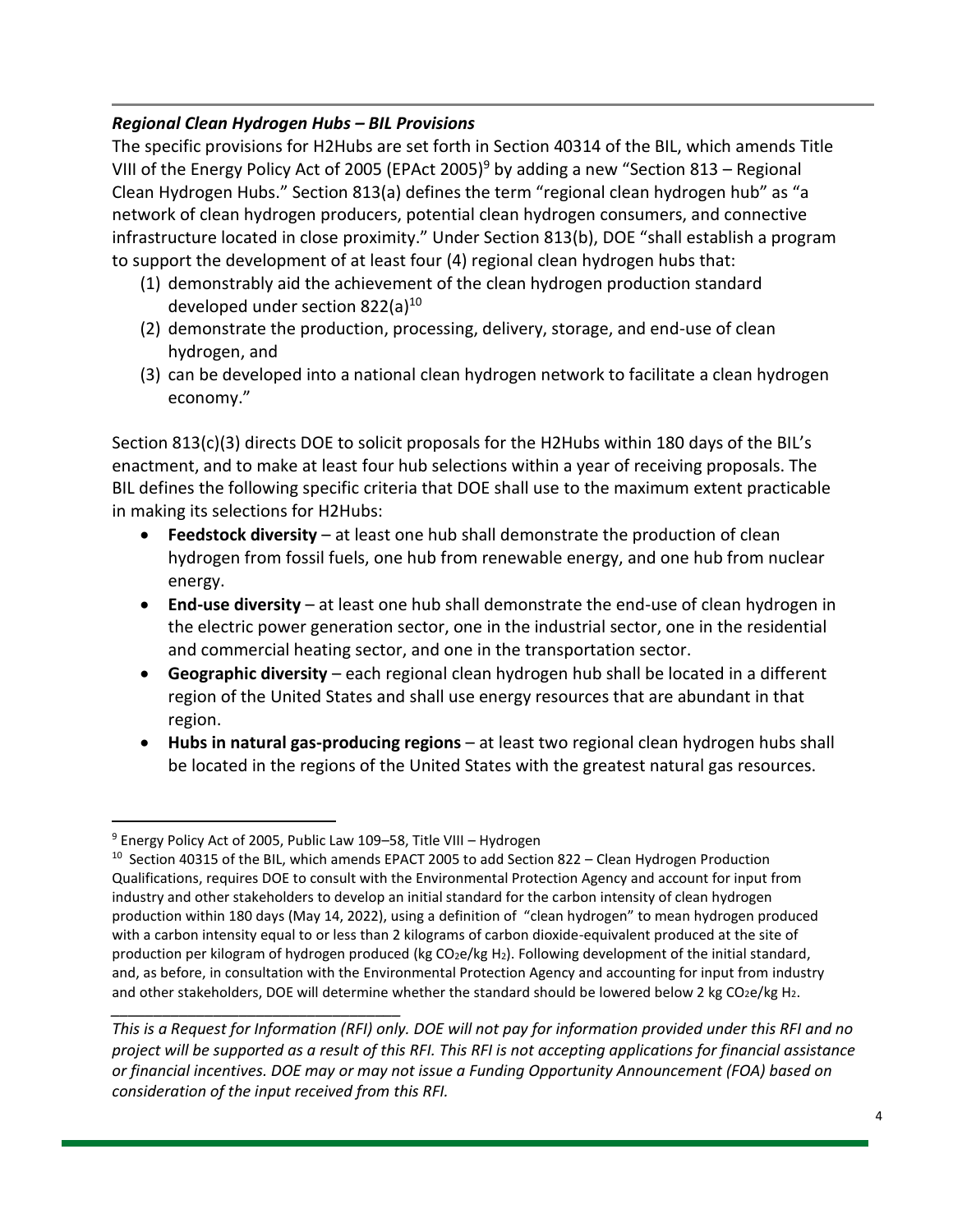- **Employment** DOE shall give priority to regional clean hydrogen hubs that are likely to create opportunities for skilled training and long-term employment to the greatest number of residents in the region.
- **Additional Criteria** DOE may take into consideration other criteria that are necessary or appropriate to carry out the regional clean hydrogen hubs program.

In addition, Section 40314 of the BIL amends EPAct 2005 to add "Section 814 – National Clean Hydrogen Strategy and Roadmap." Under this section, DOE shall develop a technologically and economically feasible national strategy and roadmap to facilitate widescale production, processing, delivery, storage, and use of clean hydrogen. DOE will use this roadmap in carrying out the Regional Clean Hydrogen Hub program.

### *Regional Clean Hydrogen Hub Implementation Strategy*

*\_\_\_\_\_\_\_\_\_\_\_\_\_\_\_\_\_\_\_\_\_\_\_\_\_\_\_\_\_\_\_\_\_\_*

This section provides a high-level draft plan for DOE's current vision to meet the BIL requirements by conducting a competitive solicitation to select and deploy H2Hubs. Please note this is a preliminary plan and it will likely evolve as DOE gathers feedback through the RFI and other stakeholder processes.

DOE envisions that the H2Hubs solicitation could be structured as a single, multi-year FOA with annual open and close dates for different "launches" over the FY 2022 – 2025 timeframe. Launches 1 and 2 would solicit, select, and deploy the H2Hubs, while Launches 3 and 4 would solicit and select new technologies, capabilities/end-uses, or partners that could be incorporated into and supplement the selected H2Hubs formed through Launches 1 and 2. Figure 2 below illustrates DOE's vision for what a future funding opportunity strategy could be. Potential funding amounts and the number of awards are all approximate and subject to change as noted in red in the figure.

*This is a Request for Information (RFI) only. DOE will not pay for information provided under this RFI and no project will be supported as a result of this RFI. This RFI is not accepting applications for financial assistance or financial incentives. DOE may or may not issue a Funding Opportunity Announcement (FOA) based on consideration of the input received from this RFI.*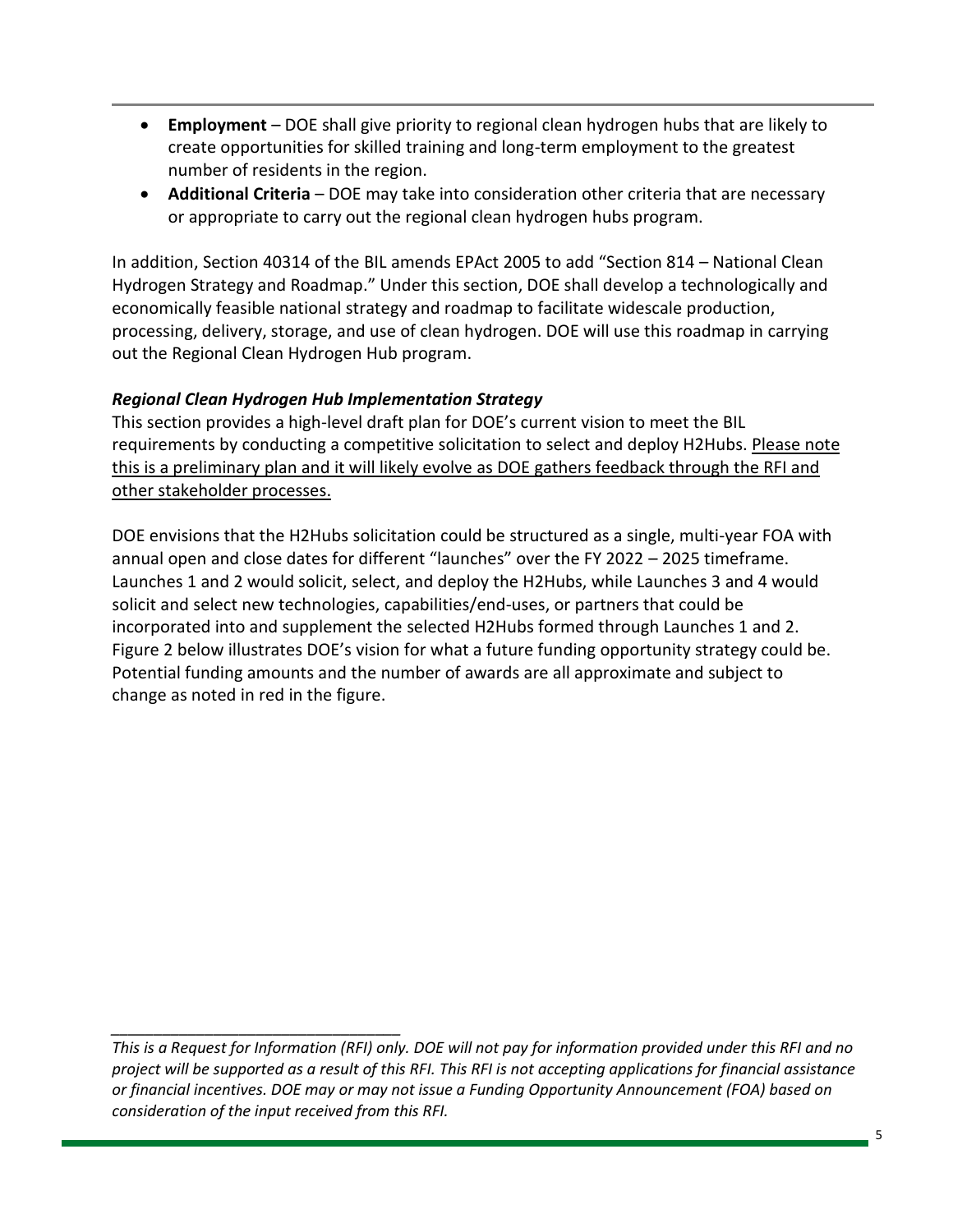

\*Notional timeline - allows flexibility for each project to be on own timeframe *Figure 2 Draft Regional Clean Hydrogen Hub FOA Strategy*

In this draft strategy, Launches 1 and 2 would be essentially identical in structure and would consist of two main phases. DOE expects to evaluate applications based on detailed plans for Phase 1, as well as planned Phase 2 activities, partnerships/commitments, along with the longterm vision and strategy for the proposed H2Hub.

• **Phase 1 – Hub Planning:** This phase would focus on initial hub planning, which may include activities such as analysis of key metrics such as the decarbonization potential and energy resources/infrastructure/workforce in the proposed region, hub design, financing, and preliminary National Environmental Policy Act (NEPA) and related reviews. This Phase is expected to be approximately \$1 to \$4M DOE share for each potential H2Hub, plus required cost share (% cost share TBD) $^{11}$  and be administered over approximately 3-18 months depending on how much detailed advanced planning and analysis each team has already completed and how quickly the awardee can complete Phase 1 and submit to Phase 2. Phase 1 would likely include the key partners for each potential H2Hub (additional partners can be added in the Phase 2 proposal). This planning phase should include meaningful engagement by the H2Hub teams with

<sup>11 2</sup> CFR § 910.130 Cost sharing (EPACT)

*This is a Request for Information (RFI) only. DOE will not pay for information provided under this RFI and no project will be supported as a result of this RFI. This RFI is not accepting applications for financial assistance or financial incentives. DOE may or may not issue a Funding Opportunity Announcement (FOA) based on consideration of the input received from this RFI.*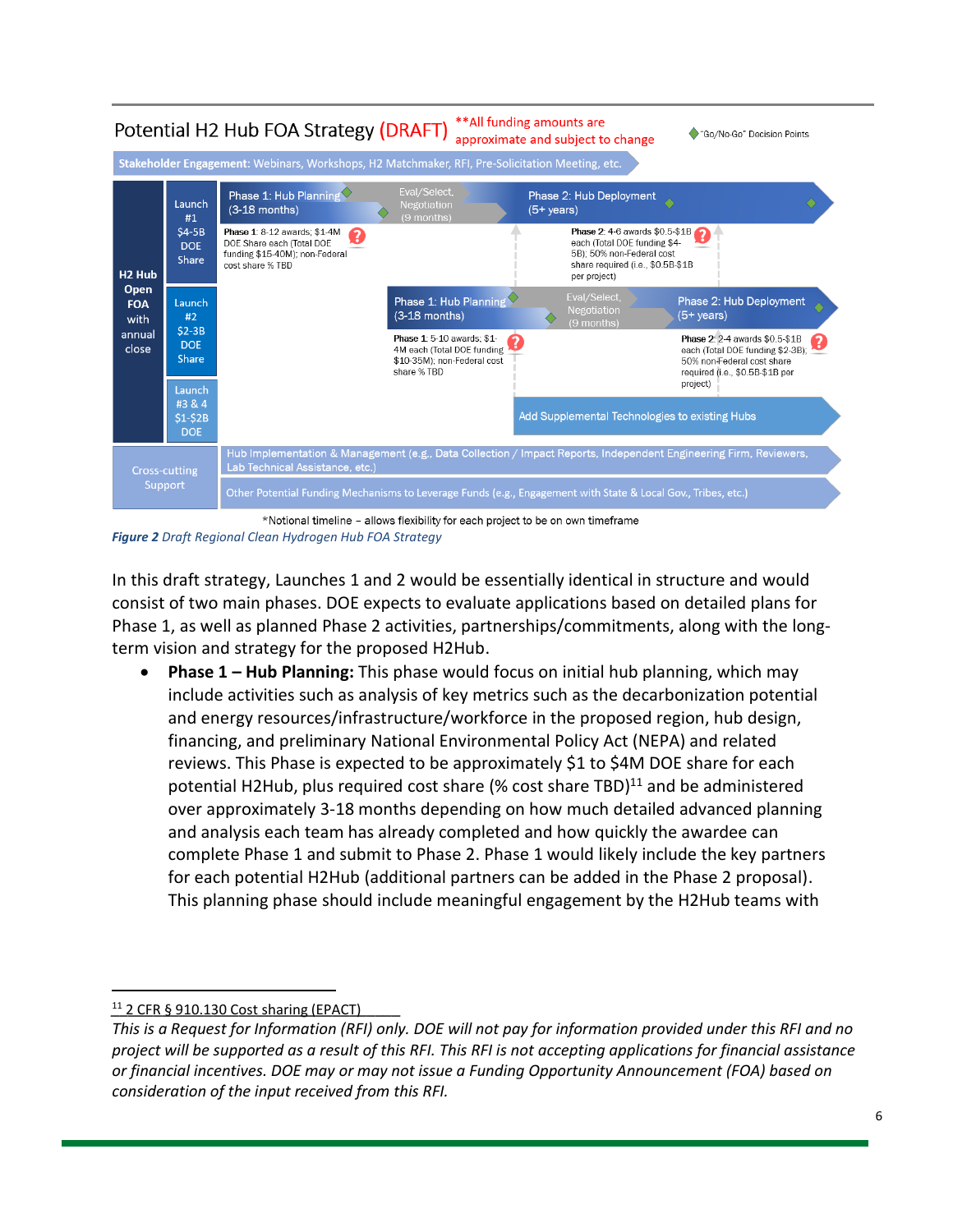all communities in the region, with a focus on disadvantaged communities (DACs),<sup>12</sup> tribal communities and communities with environmental justice concerns, and communities facing the transition away from fossil fuel economies, as well as with labor unions and other key stakeholders. This would allow teams to gather input during the in-depth planning and design of potential hubs, including value proposition and benefits analyses, as well as the potential role of communities and community engagement throughout the project. The goal at the end of Phase 1 would be to have a full plan ready for the roll-out of the hub in Phase 2 as well as insight that potential critical reviews, approvals, or negotiations such as NEPA, financing, permitting, safety, partnering agreements, power purchase agreements, long-term hub sustainability, etc. have been evaluated and addressed as much as practical (given the funding and timing) to minimize potential risk.

- **Phase 2 – Hub Construction and Deployment**: This phase would be focused on the development and build-out of the Phase 1 design after completing NEPA reviews, permitting, etc. during the early stages of Phase 2. Phase 2 would include multiple Budget Periods with defined activities per Budget Period. DOE is in the process of defining activities for each Budget Period; however, for example, Phase 2 may include:
	- o Phase 2a: Project Development (e.g., Front-End Engineering Design, completed NEPA reviews, siting, permitting, finalizing off-taker agreements and volumes, etc.)
	- o Phase 2b: Hub Construction/Deployment
	- o Phase 2c: Operation

Go/No-Go reviews would be held between each Budget Period to evaluate the progress and readiness of the H2Hub to move to the next Budget Period. This Phase is expected to be \$500 million to \$1 billion DOE share for each H2Hub plus 50% cost share<sup>13</sup> (50% of the total project cost including both DOE share and recipient cost share, for a total project cost of \$1 billion to \$2 billion) and executed over approximately five or more years depending on the size and complexity of the H2Hub. Additional partners can be added as part of the Phase 2 continuation application.

DOE expects to retain the services of an independent engineering firm to review all the Phase I and Phase 2 deliverables from planning through H2Hub operation. This could

*\_\_\_\_\_\_\_\_\_\_\_\_\_\_\_\_\_\_\_\_\_\_\_\_\_\_\_\_\_\_\_\_\_\_* <sup>12</sup> The Justice40 initiative, established by E.O. 14008, states that 40% of the overall benefits of certain federal investments should flow to disadvantaged communities (DACs). The Justice40 Interim Guidance provides a broad definition of DACs (Page 2): <https://www.whitehouse.gov/wp-content/uploads/2021/07/M-21-28.pdf>  $13$  Recipient cost share is exclusive of other federal sources of funding and may not be applied to more than one federal cost share requirement.

*This is a Request for Information (RFI) only. DOE will not pay for information provided under this RFI and no project will be supported as a result of this RFI. This RFI is not accepting applications for financial assistance or financial incentives. DOE may or may not issue a Funding Opportunity Announcement (FOA) based on consideration of the input received from this RFI.*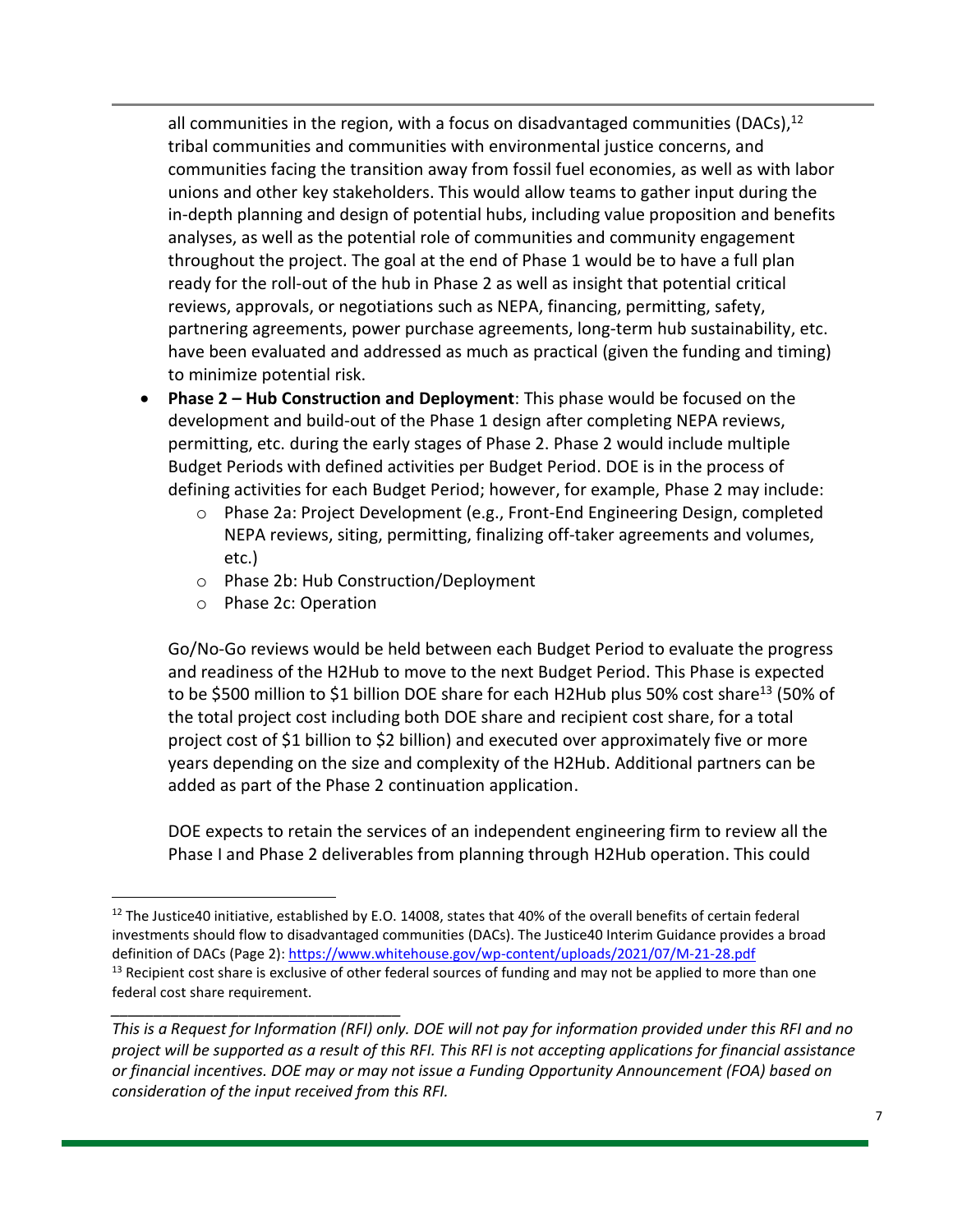include, but is not limited to, the review of: 1) quarterly reports and project milestones; 2) engineering construction and deployments designs; 3) financial plans and recipient's ability to meet cost sharing requirements; 4) risk management plans; and 5) an evaluation of the commercial readiness of proposed hub technologies.

To be considered for Phase 2 funding, H2Hub projects must successfully complete all Phase 1 planning activities and analysis, which may include, but are not limited to:

- Ability to meet or exceed the clean hydrogen production standard developed under Section 822(a)
- Ability to create and sustain jobs, particularly high paying union jobs, and support longterm jobs for local residents
- Ability to employ workers currently employed in the fossil industry or those that may no longer have jobs as a result of the clean energy transition, in regions where applicable
- Capacity to demonstrate the complete value chain at scale for production, processing, delivery, storage, and end-use of clean hydrogen
- Ability to drive sustained regional specific economic growth, including through demonstrated connections to the value chain at scale for production, processing, delivery, storage, and end-use of clean hydrogen
- Potential for the proposed H2Hub to be developed into a national clean hydrogen network to facilitate a clean hydrogen economy, including potential for replicability
- Quantification of decarbonization potential compared to alternate pathways
- Quantification of criteria pollutant emission reductions, compared to alternate pathways
- Project financial model and analysis including total project cost with revenue potential and pathway to private sector investment and commercial sustainability beyond the DOE funding
- EEEJ strategy, including significant and meaningful community engagement plans, connection to hubs and post-hub benefit, to ensure EEEJ goals are achieved
- Cost, quantity, and purity of hydrogen produced/demanded
- Potential for U.S. manufacturing of components/equipment across the hydrogen supply chain
- Reliability, availability, capacity of clean energy source(s)

- Availability of necessary hydrogen infrastructure including storage of hydrogen, energy feedstocks, and/or permanently sequestered  $CO<sub>2</sub>$ , where applicable
- Commitment (or at least identification) of specific off-taker agreements (e.g., power purchase agreements)
- Creation of clear workforce education and training pathways, including registered apprenticeships, into high quality jobs (including union jobs)

*This is a Request for Information (RFI) only. DOE will not pay for information provided under this RFI and no project will be supported as a result of this RFI. This RFI is not accepting applications for financial assistance or financial incentives. DOE may or may not issue a Funding Opportunity Announcement (FOA) based on consideration of the input received from this RFI.*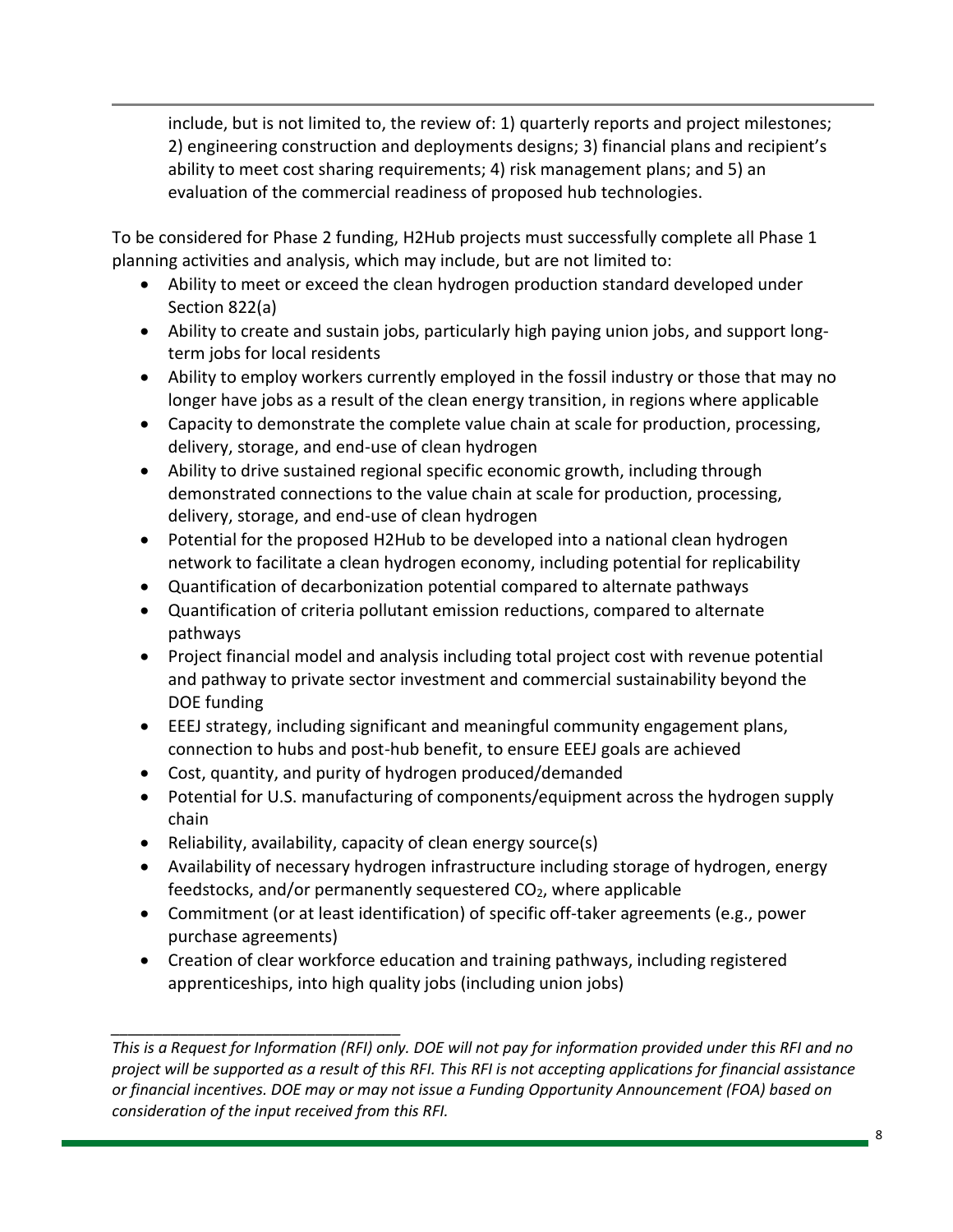- Effective use of regional resources/markets
- Market analysis that includes current and future supplier/off-take potential
- Plan to ensure environmental impacts such as water use, impact on DACs or adjacent regions, etc., are minimized
- Complete list of project partners with letters of commitment or MOUs
- Formal partnership with and support from relevant local labor unions, where applicable
- Potential for longevity and sustainability after DOE FOA funding ceases

During Phase 1, H2Hub recipients would also complete their preliminary engineering, construction and deployment designs, secure non-federal cost sharing and financial commitments for the full H2Hub deployment, obtain/identify land use rights and site access, begin preliminary NEPA and related reviews, identify permitting and regulatory requirements, as well as conduct preliminary hydrogen safety reviews to ensure a successful Phase 2. Specific Phase 1 activities will be tailored based on the status of each H2Hub.

In addition to the items noted above, the transition from Phase 1 to Phase 2 would require successful completion of established Go/No-Go decision points (similar to stage gate reviews), which will be specific to each H2Hub (developed during Phase 1 negotiations). The Phase 1 to Phase 2 Go/No-Go review will require the submission of a continuation application, which is expected to include a full Phase 2 technical proposal with a Phase 2 budget justification, as well as documentation showing successful completion of all Phase I requirements. Independent reviewers will review and score the continuation application. DOE will also utilize the services of an independent engineering firm to review the deliverables associated with the continuation application. This independent review will include an evaluation of each H2Hub technology to determine commercial deployment readiness. The Go/No-Go timing will be based on the proposed project's readiness to start the full hub construction/deployment and can be initiated as soon as the H2Hub project is ready during Phase 1. This approach allows flexibility for each project to progress on its own schedule for completion of the Phase 1 deliverables and Go/No-Go criteria. For example, proposed projects that have already completed their project development activities and related analysis prior to selection may be able to accelerate through Phase 1 faster than other projects that have not completed these activities.

As **Error! Reference source not found.** illustrates, DOE anticipates awarding approximately four to six Phase 2 projects in Launch 1 (pending the number of applicants with qualified hub proposals), and an additional two to four Phase 2 projects in Launch 2 (pending the outcome of Launch 1), with a goal of awarding a total of six to ten Phase 2 projects from Launches 1 and 2. DOE anticipates that the FOA will allow for a range of awards from \$500 million to \$1 billion, in order to allow for a range of regional hub sizes and complexities that meet the intent of the BIL.

*This is a Request for Information (RFI) only. DOE will not pay for information provided under this RFI and no project will be supported as a result of this RFI. This RFI is not accepting applications for financial assistance or financial incentives. DOE may or may not issue a Funding Opportunity Announcement (FOA) based on consideration of the input received from this RFI.*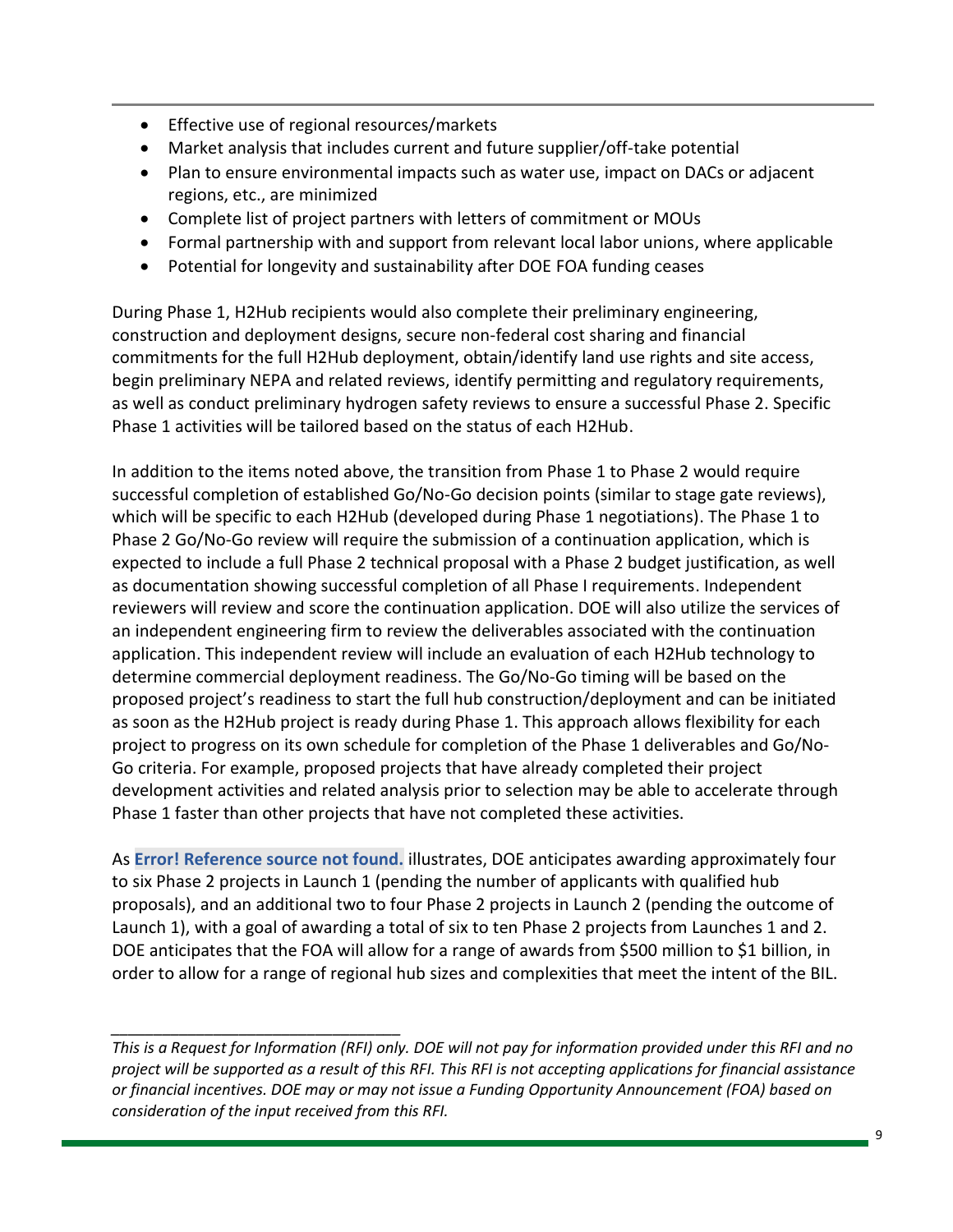DOE anticipates funding a portfolio of H2Hubs that captures to the maximum extent practicable the full feedstock, end-use, and geographic diversity requirements in the BIL as noted above. Applicants not awarded funding in Launch 1 (FY22) may reapply alongside new applicants in the Launch 2 (FY23) FOA cycle.

To facilitate hydrogen hub team formation and to support the overall connection between hubs and the broader hydrogen economy, DOE announced the launch of H<sub>2</sub>MatchMaker,<sup>14</sup> a voluntary online tool created to aid in fostering partnerships among key stakeholders by allowing potential partners to self-identify.  $H_2M$ atchmaker will include an interactive map containing self-reported clean hydrogen producers, hydrogen consumers, infrastructure provider/operators, and other key stakeholders (e.g., Government, Tribal, Labor, Workforce Development, Safety Codes and Standards, Financier/Investor, Environmental Justice Organizations). The H2Matchmaker tool is intended to help foster partnerships by increasing awareness and aligning potential needs in specific regions of the United States. DOE will not give preference to entities for use of the tool as it is completely voluntary (i.e., its use or nonuse will have no impact on the eventual H2Hub selections).

In addition to this RFI, DOE has conducted other stakeholder outreach activities to help inform the development of the Regional Clean Hydrogen Hub FOA. For example, DOE hosted an H2IQ Webinar<sup>15</sup> on December 8, 2021, to provide an update on Hydrogen Shot, results of a previous RFI on potential regional clean hydrogen demonstrations, summary of hydrogen provisions in the BIL, and the H2Matchmaker tool. DOE may conduct future outreach events to get input from various stakeholder groups (e.g., labor groups, state/local governments, tribes, communities with environmental justice concerns, communities with retiring or decommissioned fossil assets, etc.) throughout February and March. Finally, DOE plans to issue a draft FOA in the May 2022 timeframe and hold a Pre-Solicitation Meeting to solicit additional public input before publishing the FOA later in 2022.

## **Purpose**

The purpose of this RFI is to solicit feedback from industry, government agencies, state and local coalitions, academia, research laboratories, labor unions, community-based organizations (CBOs),<sup>16</sup> and other stakeholders on issues related to the Regional Clean Hydrogen Hub FOA strategy.

<sup>14</sup> <https://www.energy.gov/eere/fuelcells/h2-matchmaker>

<sup>15</sup> <https://www.energy.gov/eere/fuelcells/hydrogen-and-fuel-cell-technologies-office-webinars>

services to the community or targeted population within the community. <sup>16</sup> Community-Based Organizations (CBOs) are public or private not-for-profit resource hubs that provide specific

*This is a Request for Information (RFI) only. DOE will not pay for information provided under this RFI and no project will be supported as a result of this RFI. This RFI is not accepting applications for financial assistance or financial incentives. DOE may or may not issue a Funding Opportunity Announcement (FOA) based on consideration of the input received from this RFI.*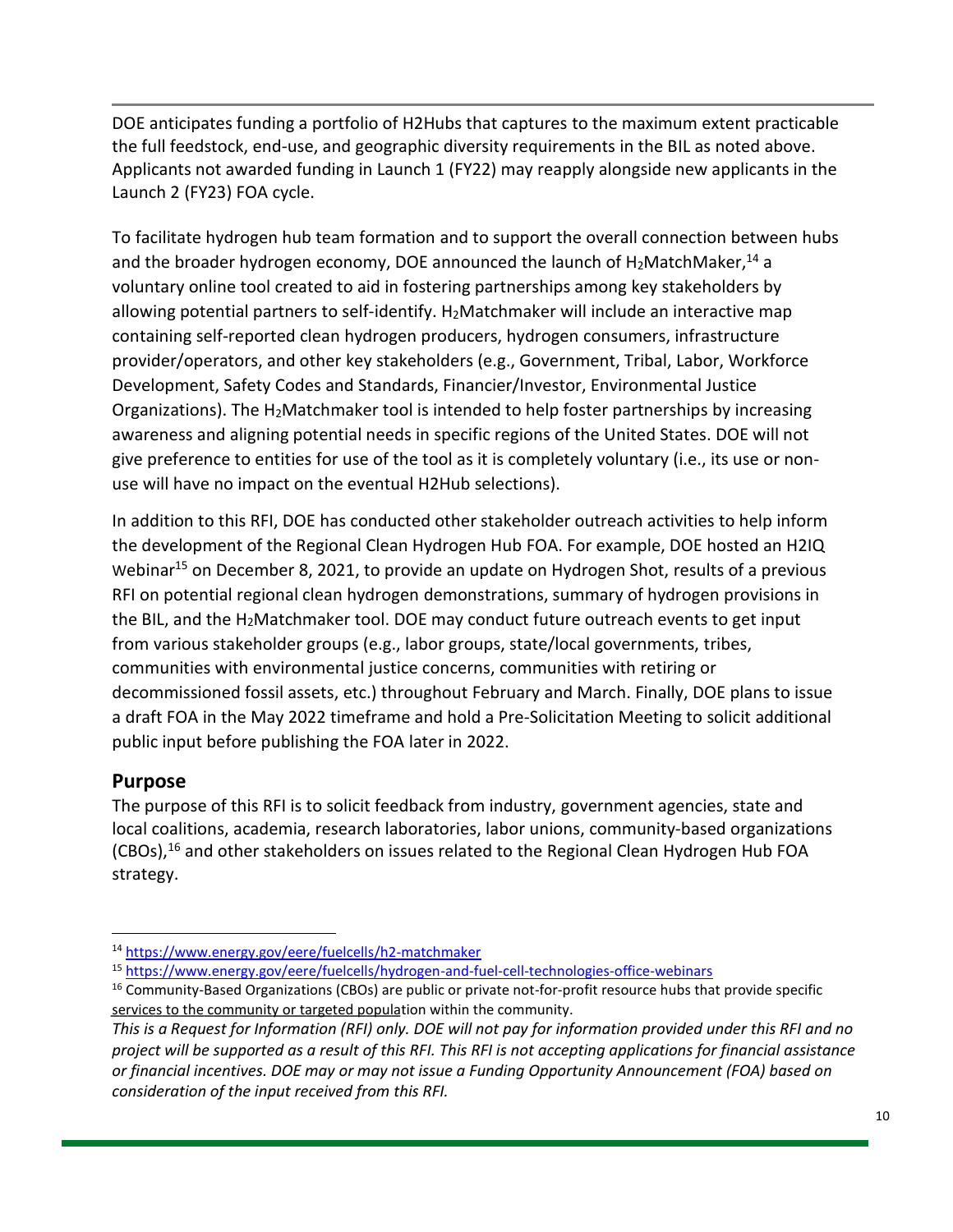You may answer as few or as many of the questions below as you would like. Please use the bolded Category numbers and subnumbers as headings in your response to the greatest extent possible and refer to the questions (C1.1a, C2.12 etc.) in the body of your responses. This helps save time both for the responder and the reviewers.

Specifically, DOE is requesting input on the following categories and questions:

### **Category 1**: **Regional Clean Hydrogen Hub Provisions and Requirements**

- 1. The BIL defines a "regional clean hydrogen hub" as "a network of clean hydrogen producers, potential clean hydrogen consumers, and connective infrastructure located in close proximity."<sup>17</sup>
	- a. What should qualify as 'close proximity' in context of the hub requirements?
	- b. What existing facilities and infrastructure, including pipelines and storage facilities, could be most easily leveraged by the H2Hubs?
	- c. What types of new 'connective infrastructure' will be needed by the H2Hubs (e.g., pipelines, storage, etc.)?
	- d. What supportive activities would make the hydrogen hubs successful and sustainable (e.g., workforce development, community-based organization engagement, domestic manufacturing, labor standards, etc.)?
- 2. The BIL states that H2Hubs must (1) demonstrably aid the achievement of the clean hydrogen production standard developed under Section 822(a) [defined as 2 kg  $CO<sub>2</sub>e/kg$ H<sup>2</sup> at the point of production]; (2) demonstrate the production, processing, delivery, storage, and end-use of clean hydrogen; and (3) can be developed into a national clean hydrogen network to facilitate a clean hydrogen economy.<sup>18</sup>
	- a. What  $CO<sub>2</sub>$  equivalent emissions should be met within the project and its supply chain? What strategies are available for, and how can DOE incentivize, the H2Hubs to reduce emissions not only at the point of production but also including upstream emissions? What challenges are there in measuring  $CO<sub>2</sub>$ equivalent emissions?
	- b. Please specify CO2e/kg  $H_2$  you anticipate at the point of production in addition to well to gate (i.e., including upstream emissions).
	- c. Given the level of funding, and with the ultimate goal of developing a national clean hydrogen network, would four (4) large H2Hubs that each produce more than a certain amount of hydrogen (e.g., more than 1,000 tonnes/day, see question 3 to specify amount) or 6-10 H2Hubs of varying size be more effective?

 $17$  42 USC 16161a(a)

<sup>18</sup> 42 USC 16161a(b)

*This is a Request for Information (RFI) only. DOE will not pay for information provided under this RFI and no project will be supported as a result of this RFI. This RFI is not accepting applications for financial assistance or financial incentives. DOE may or may not issue a Funding Opportunity Announcement (FOA) based on consideration of the input received from this RFI.*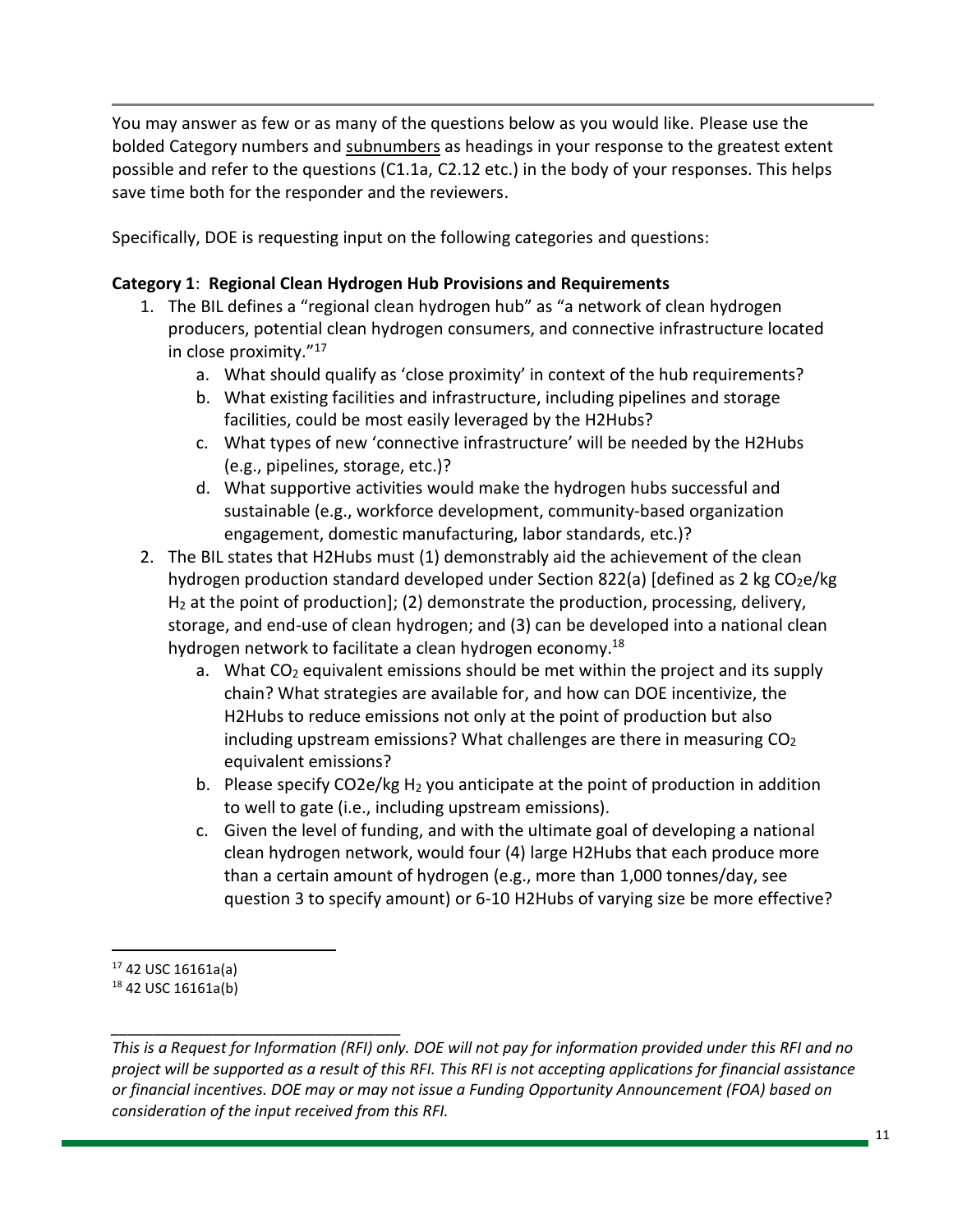- d. What policies, infrastructure, or other considerations could be put in place to enable the H2Hubs to develop into a national clean hydrogen network in the future?
- e. How should the H2Hubs be asked to measure progress toward the administration's goal of transforming the economy by 2050 to achieve net-zero emissions goals? Please be as specific as possible.
- 3. FEEDSTOCK DIVERSITY: "To the maximum extent practicable– (i) at least 1 regional clean hydrogen hub shall demonstrate the production of clean hydrogen from fossil fuels; (ii) at least 1 regional clean hydrogen hub shall demonstrate the production of clean hydrogen from renewable energy; and (iii) at least 1 regional clean hydrogen hub shall demonstrate the production of clean hydrogen from nuclear energy."<sup>19</sup>
	- a. Should DOE require a minimum level of hydrogen production per regional clean hydrogen hub, and if so, what should that minimum amount be (i.e., X tonnes/day)? Should this requirement vary for clean hydrogen produced from fossil fuels with carbon capture and storage (CCS), renewable energy, and nuclear energy? If a minimum is not specified, how may DOE incentivize larger capacity hubs?
	- b. Related to 3a, how should DOE take into account specifying minimum required hydrogen production when considering capacity factors and the potential intermittency of generation, which would increase the cost and requirement for hydrogen storage?
	- c. What terms should be required for an H2Hub powered by renewable energy to demonstrate clean production (e.g., a power purchase agreement with a renewable generator, or direct connection to a co-located renewable generator)?
	- d. Should DOE prioritize the repurposing of historic fossil infrastructure in the regional hub(s) focused on production from fossil fuels and if so, over what time frame? If yes, should DOE incentivize an eventual transition from fossil fuels to another fuel source? What conditions should DOE place on the carbon intensity of the fossil fuels (with CCS) used in this hub other than what is already specified in the BIL?
	- e. How might hydrogen production be constrained by the availability of clean electricity or natural gas supply and distribution? Will hydrogen producers provide a sustainable market/revenue stream for clean electricity and natural gas that encourages new investments to expand electricity generation and natural gas production capacity? Are separate federal, state, or local incentives

<sup>19</sup> 42 USC 16161a(c)(3)(A)

*This is a Request for Information (RFI) only. DOE will not pay for information provided under this RFI and no project will be supported as a result of this RFI. This RFI is not accepting applications for financial assistance or financial incentives. DOE may or may not issue a Funding Opportunity Announcement (FOA) based on consideration of the input received from this RFI.*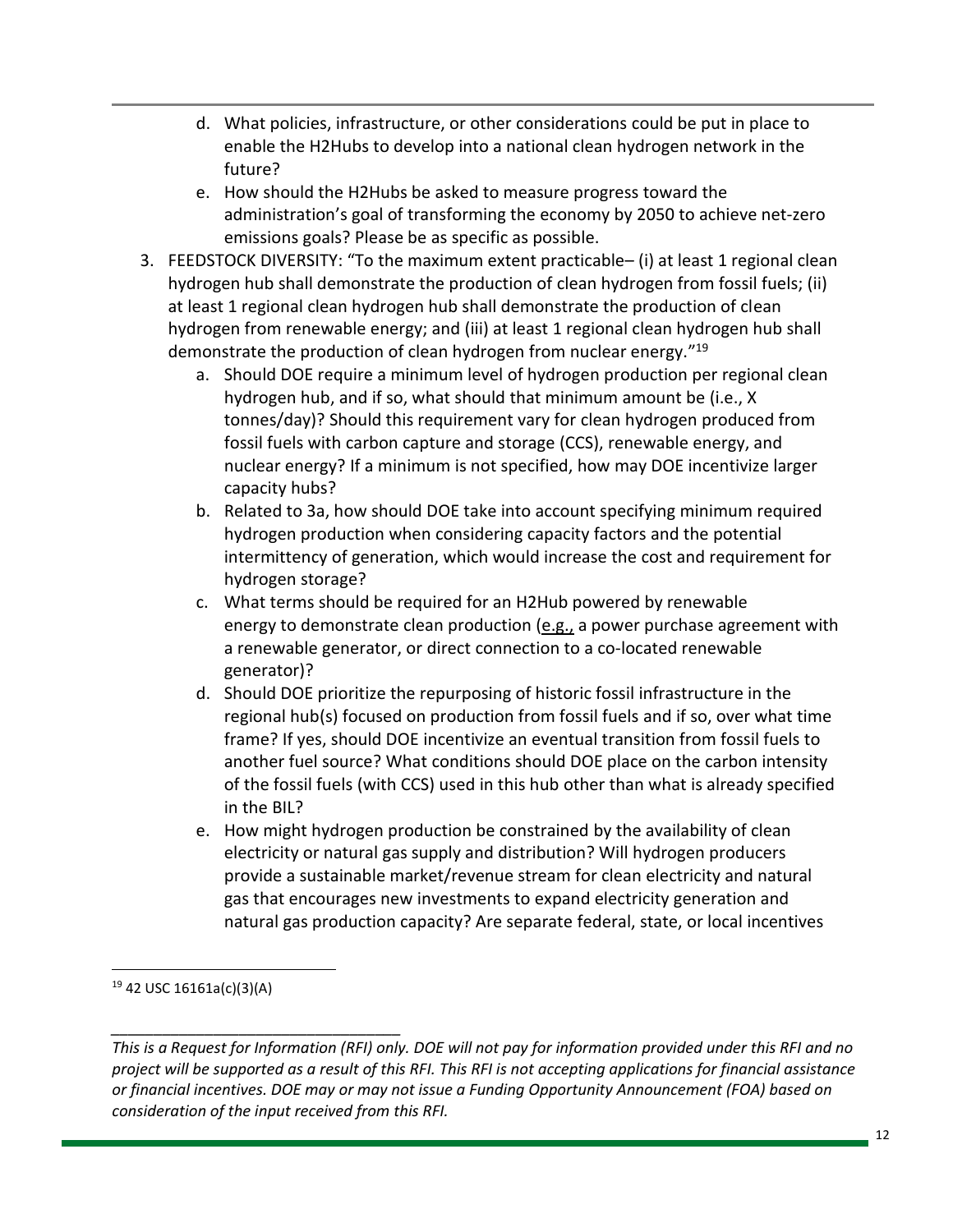to expand clean electricity generation or natural gas production capacity available, necessary, or adequate?

- f. Should H2Hub funding be made available to upgrade or develop new dedicated clean electric or heat generating energy resources (e.g., renewables or other clean generation sources) needed to produce clean hydrogen?
- 4. END-USE DIVERSITY: "To the maximum extent practicable– (i) at least 1 regional clean hydrogen hub shall demonstrate the end-use of clean hydrogen in the electric power generation sector; (ii) at least 1 regional clean hydrogen hub shall demonstrate the enduse of clean hydrogen in the industrial sector; (iii) at least 1 regional clean hydrogen hub shall demonstrate the end-use of clean hydrogen in the residential and commercial heating sector; and (iv) at least 1 regional clean hydrogen hub shall demonstrate the end-use of clean hydrogen in the transportation sector." 20
	- a. What are the ideal timing and desirable features, terms, and conditions of offtaker agreements that would encourage construction and development of hydrogen hub infrastructure and long-term sustainability leading to local economic prosperity including union jobs and benefits to disadvantaged communities? Would hubs that supply multiple end users provide advantages, and in what ways?
	- b. What approaches can applicants use to guarantee off-taker commitments and matching of supply and demand?
	- c. The climate value of displacement may vary across end uses. How should the climate benefit of different hydrogen end uses be considered?
- 5. GEOGRAPHIC DIVERSITY: "To the maximum extent practicable, each regional clean hydrogen hub– (i) shall be located in a different region of the United States; and (ii) shall use energy resources that are abundant in that region."<sup>21</sup>
	- a. A region could be defined as anything from a city, a state, multiple states, tribal communities, or a geographic area. Should DOE define the regions or allow applicants to define them within their proposal? If a definition is preferred, explain how regions should be defined for the purposes of this FOA and provide the rationale.
	- b. In addition to sufficient energy and feedstock/water resources, what other regional factors should be considered when identifying and selecting regional hubs (e.g., economic considerations, policy considerations, environmental and energy justice considerations, geology, workforce availability and skills, current industrial and other relevant infrastructure and storage available/repurposed/reused, industry partners, minority-serving institutions

 $20$  42 USC 16161a(c)(3)(B) <sup>21</sup> 42 USC 16161a(c)(3)(C)

*This is a Request for Information (RFI) only. DOE will not pay for information provided under this RFI and no project will be supported as a result of this RFI. This RFI is not accepting applications for financial assistance or financial incentives. DOE may or may not issue a Funding Opportunity Announcement (FOA) based on consideration of the input received from this RFI.*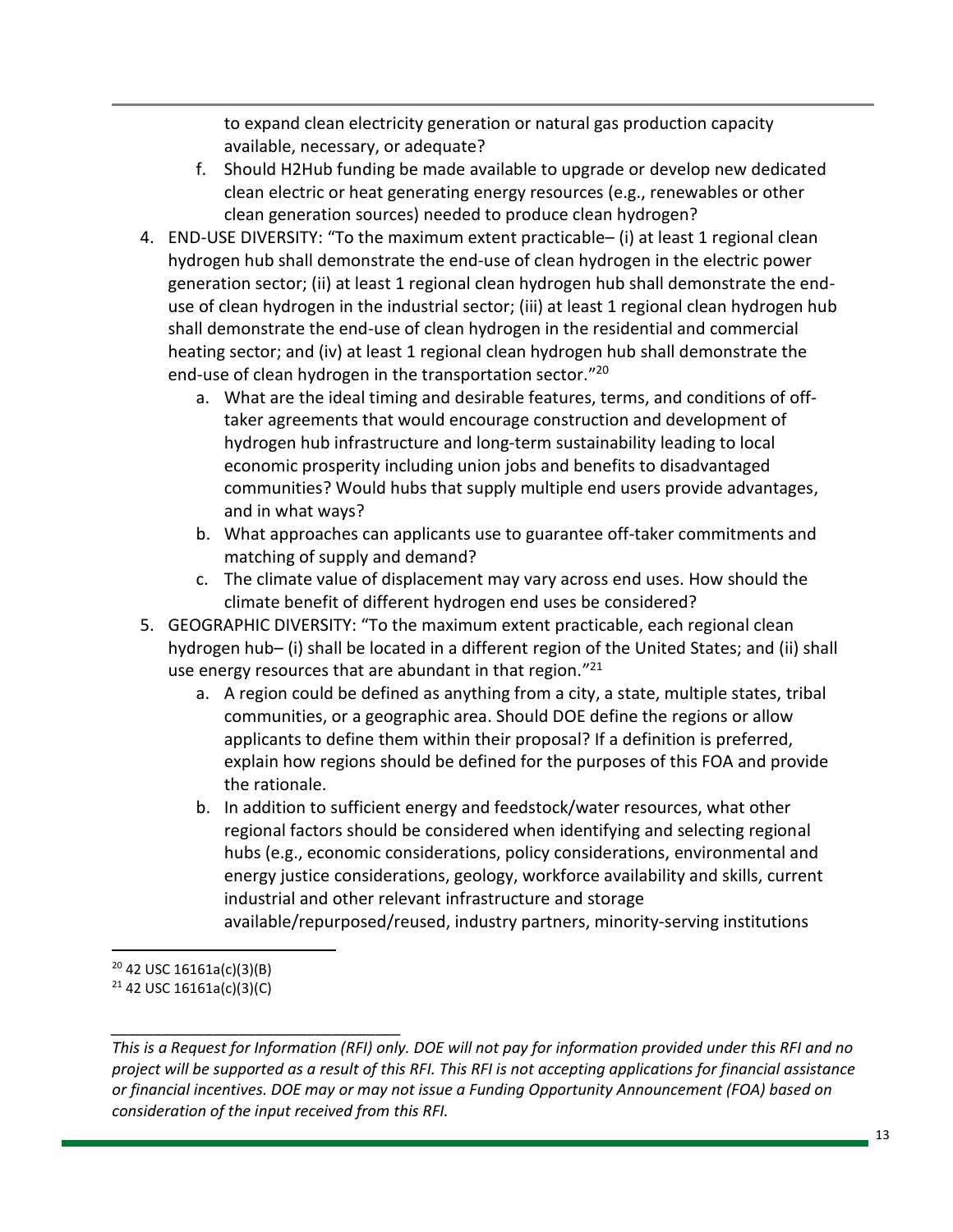[MSIs], minority-owned businesses, regional specific resources, security of supply, climate risk, etc.)?

- 6. HUBS IN NATURAL GAS-PRODUCING REGIONS: "To the maximum extent practicable, at least 2 regional clean hydrogen hubs shall be located in the regions of the United States with the greatest natural gas resources."<sup>22</sup>
	- a. What level of natural gas resources should be required to qualify as a region with the "greatest natural gas resources"? How should DOE consider the difference between the available natural gas resources and the current natural gas production of an area when considering hub candidates? How should DOE consider the volatility of natural gas prices and its effect on production levels when defining these regions?
	- b. How should DOE consider the volatility of natural gas prices and its effect on production levels when defining these regions? Should annual (or average over a five-year period) production and/or available proven reserves be the criteria for the above provision?
- 7. EMPLOYMENT: DOE "shall give priority to regional clean hydrogen hubs that are likely to create opportunities for skilled training and long-term employment to the greatest number of residents of the region."<sup>23</sup>

In keeping with the administration's goals, and as an agency whose mission is to help strengthen our country's energy prosperity, the Department of Energy strongly supports investments that expand union jobs, improve job quality through the adoption of strong labor standards, increase job access, strengthen local economies, and develop a diverse workforce for the work of building and maintaining the country's energy infrastructure and growing domestic manufacturing. The Department intends to use the H2Hubs to support the creation of good-paying jobs with the free and fair choice to join a union and the incorporation of strong labor standards and training and placement programs, especially registered apprenticeship. Respondents to this RFI are encouraged to include information about how this program can best support these goals.

- a. What tools should H2Hubs utilize to meet the goals of creating good union jobs and work opportunities for local residents in the construction phase of the project and in the long-term operations phase of the project?
- b. What tools should H2Hubs utilize to meet the goals of providing opportunities for workers displaced from fossil industries and other industrial or resourcebased industries in decline?

 $22$  42 USC 16161a(c)(3)(D) <sup>23</sup> 42 USC 16161a(c)(3)(E)

*\_\_\_\_\_\_\_\_\_\_\_\_\_\_\_\_\_\_\_\_\_\_\_\_\_\_\_\_\_\_\_\_\_\_*

*This is a Request for Information (RFI) only. DOE will not pay for information provided under this RFI and no project will be supported as a result of this RFI. This RFI is not accepting applications for financial assistance or financial incentives. DOE may or may not issue a Funding Opportunity Announcement (FOA) based on consideration of the input received from this RFI.*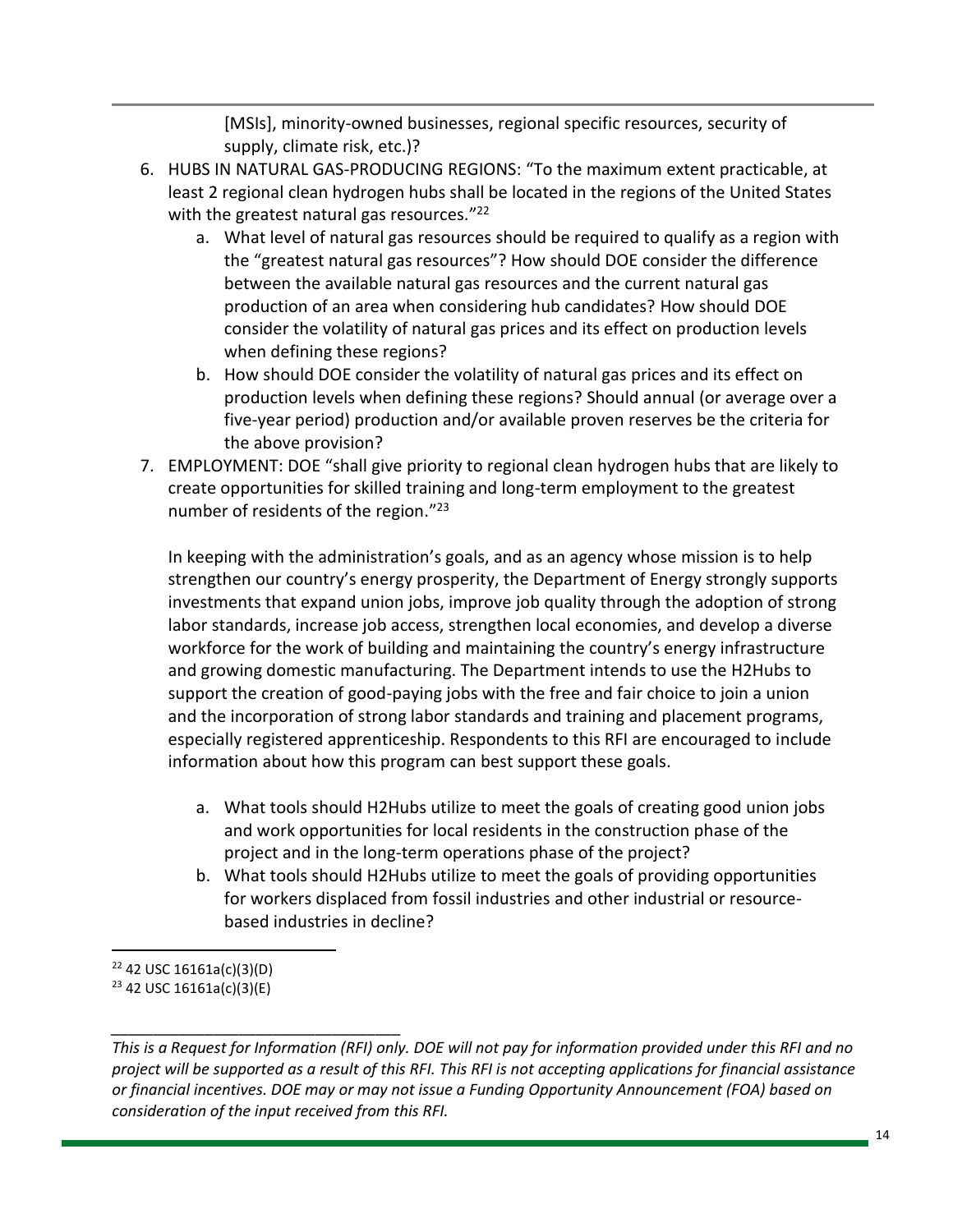- c. How should short-term build-out (i.e., construction phase) employment and long-term operational employment opportunities be measured and evaluated?
- d. What would "success" look like, especially related to Diversity, Equity and Inclusion (DEI) and support for union and energy transition jobs?
- e. How should H2Hubs include workforce development and training activities (e.g., by including institutions of higher education, such as MSIs, community-based organizations, registered apprenticeship programs, joint labor-management apprenticeship programs and quality community-based pre-apprenticeship programs, as project partners)? In addition to each H2Hub having its own workforce development and jobs plan, should there be a nationally coordinated effort between hubs (and other hydrogen activities) to ensure an adequately trained workforce is available? If so, how should this be designed?
- f. How will the H2Hub training model offer opportunities for a range of jobs across the hydrogen supply chain?
- g. How should labor standards be incorporated in project planning stages to support the creation of high-quality, good-paying jobs?

### **Category 2**: **Solicitation Process, FOA Structure, and H2Hubs Implementation Strategy**

- 8. DOE is evaluating funding mechanisms for the H2Hubs projects in accordance with the BIL. What applicable funding mechanisms are best suited to achieve the purposes of the H2Hubs (e.g., Cooperative Agreements,<sup>24</sup> Grants, Other Transactions Authority<sup>25</sup>)?
- 9. What are the key review criteria (e.g., technical merit, workplan, market transformation plan, team and resources, financial, regional economic benefits, environmental justice, DEI) that DOE should use to evaluate and select the H2Hubs as well as evaluate readiness to move from Phase 1 to Phase 2?
- 10. Does offering multiple launches roughly a year apart, as shown above in Figure 2, help facilitate expanding the hydrogen hub concept to more regions?
- 11. What specific activities should be conducted in Phase 1 vs. Phase 2? Should Phase 2 be further broken into multiple sub-phases, and if so, what should be included in each subphase?
- 12. How much time will be needed to complete the Phase 1 activities? Have some regional teams already completed analysis and design activities?
- 13. Are the proposed funding levels for Phase 1 and Phase 2 appropriate/adequate?
- 14. How much funding should DOE allocate for adding new technologies, capabilities/enduses, or partners to the existing hubs (i.e., Launches 3 and 4)?

<sup>&</sup>lt;sup>25</sup> Agreements under the Other Transactions Authority (OTA), Section 1007 of EPAct 2005 <sup>24</sup> For more information about Cooperative Agreements, see the DOE Guide to Financial Assistance: <https://www.energy.gov/management/articles/department-energy-guide-financial-assistance>

*This is a Request for Information (RFI) only. DOE will not pay for information provided under this RFI and no project will be supported as a result of this RFI. This RFI is not accepting applications for financial assistance or financial incentives. DOE may or may not issue a Funding Opportunity Announcement (FOA) based on consideration of the input received from this RFI.*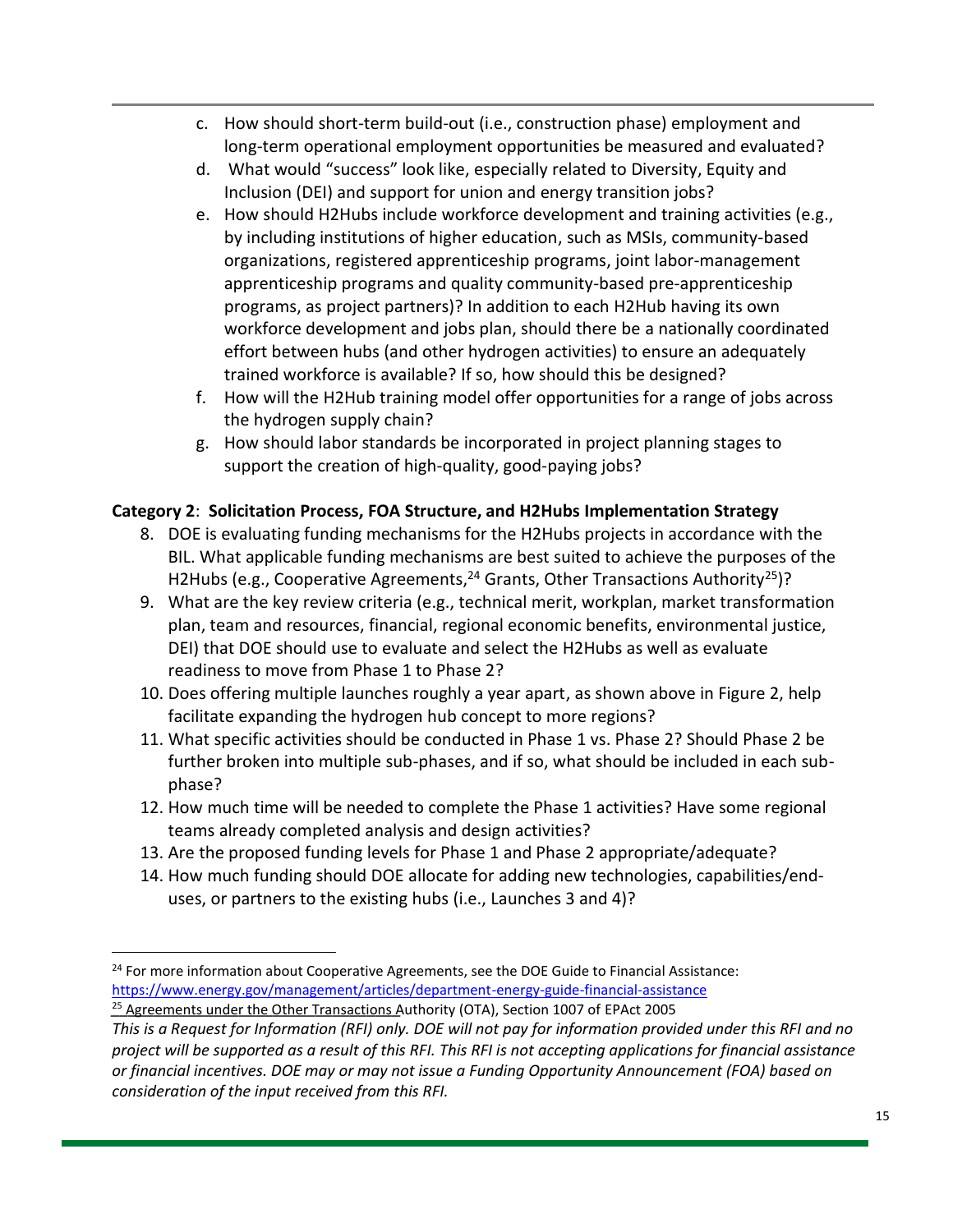- 15. What safety criteria (e.g., safety plan reviews, outreach to Authority Having Jurisdiction [AHJ] entities such as code/fire officials, training) should DOE use to evaluate readiness to move from Phase 1 to Phase 2?
- 16. What resources might H2Hubs need regarding safety, permitting, and siting, particularly in relation to the Hydrogen Safety Panel<sup>26</sup> and submission of safety plans.
- 17. What environmental reviews and permitting challenges might H2Hubs encounter? Where can approaches such as "dig once" relating to buried conduits, pipelines, and other infrastructure (e.g., CO<sup>2</sup> pipelines) be developed and incentivized to reduce impact? Please provide examples of how community consultation and consent-based siting can successfully be included in the environmental and permitting review process.
- 18. Are there existing draft or final federal NEPA documents (e.g., environmental assessments and/or environmental impact statements) for similar or related proposals that could inform DOE NEPA reviews for the H2Hubs?
- 19. What external non-project partners/stakeholders (e.g., CBOs, DACs, tribal groups, state and local governments, economic development organizations, labor representatives) will be critical to the success of the H2Hubs? What types of outreach and engagement strategies are needed to make sure these stakeholders are involved during each phase of the H2Hubs? Are there best practices for equitably and meaningfully engaging stakeholders?
- 20. The H<sub>2</sub>MatchMaker tool<sup>27</sup> will be available to help identify potential regional project partners. What specific fields/information would be valuable to include in the tool? What other mechanisms can DOE use to help facilitate teaming?
- 21. Based on EPAct 2005, Section 988, the cost share requirement for demonstration and commercial application projects is 50% cash and/or in-kind and must come from non-Federal resources (50% of the total project cost which includes both DOE share and recipient cost share). For example, a \$1B award for the Phase 2 Hub Deployment will require \$1B in matching cost share. Is it feasible for projects to meet this 50% cost share requirement on an invoice-by-invoice basis?
- 22. Is there sufficient manufacturing capacity to produce the necessary hydrogen related components/equipment within the U.S. to supply all the eventual H2Hubs? What incentives/programs exist or can be put in place to encourage and foster U.S. manufacturing? What potential challenges or opportunities might exist to meet the new Buy American requirements in the BIL?<sup>28</sup>

<sup>26</sup> <https://h2tools.org/hsp>

<sup>27</sup> <https://www.energy.gov/eere/fuelcells/h2-matchmaker>

*\_\_\_\_\_\_\_\_\_\_\_\_\_\_\_\_\_\_\_\_\_\_\_\_\_\_\_\_\_\_\_\_\_\_* November 15, 2021.<https://www.congress.gov/bill/117th-congress/house-bill/3684> $^{28}$  New Buy American requirements are located in Division G – Other Authorizations; Title IX – Build America, Buy America of the Infrastructure Investment and Jobs Act (IIJA), Public Law 117-58, which was enacted into law on

*This is a Request for Information (RFI) only. DOE will not pay for information provided under this RFI and no project will be supported as a result of this RFI. This RFI is not accepting applications for financial assistance or financial incentives. DOE may or may not issue a Funding Opportunity Announcement (FOA) based on consideration of the input received from this RFI.*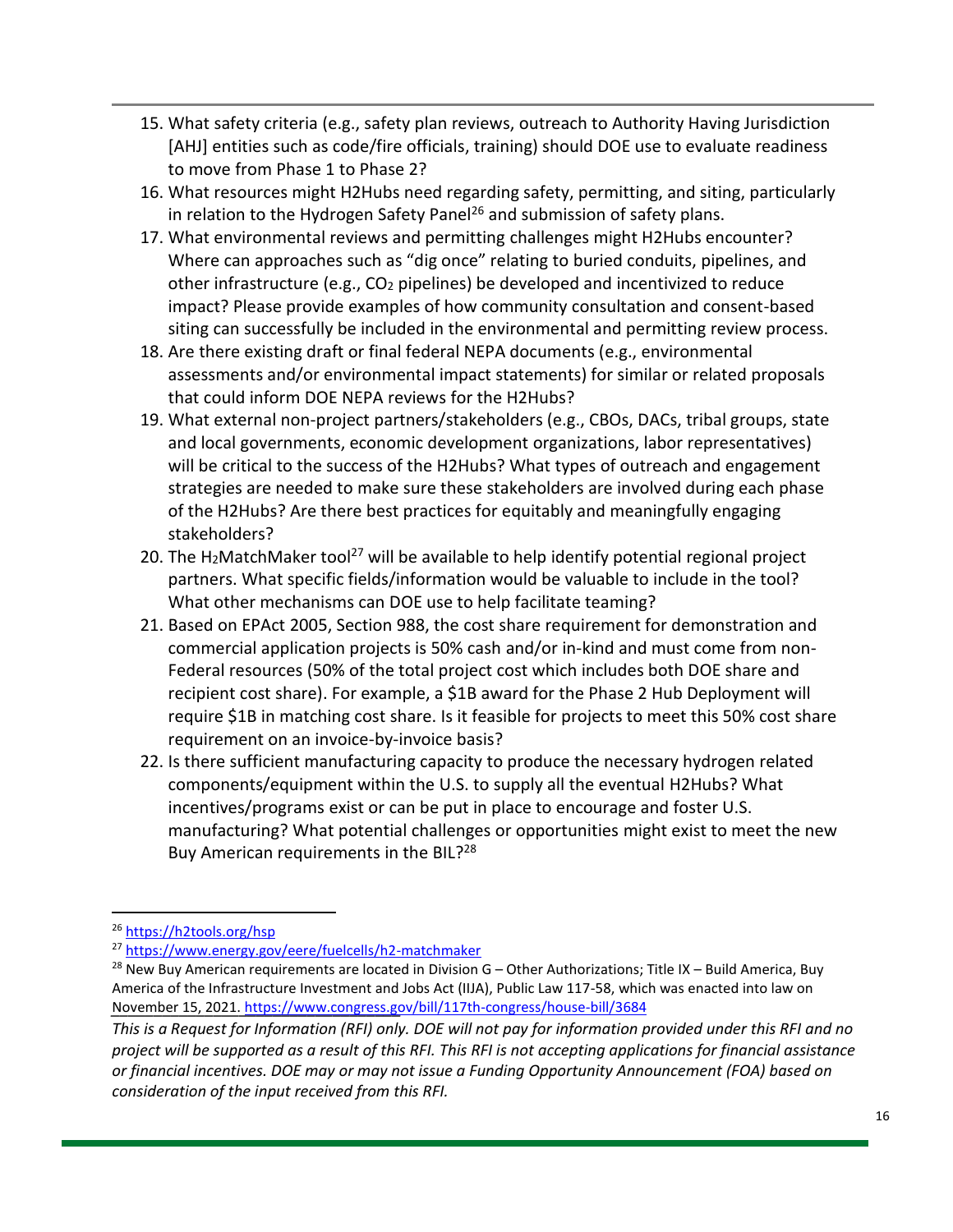- 23. Please identify any iron, steel, manufactured goods, or construction materials that will be crucial for building out the H2Hubs that would not typically be procured domestically. For each, please specify how H2Hubs could work to procure these items domestically, and any potential barriers to domestic procurement, such as lack of availability or cost.
- 24. What types of cross-cutting support (e.g., technical assistance) would be valuable from the DOE/national laboratories, and/or from other federal agencies, to provide in proposal development or project execution? Are there other entities that DOE could fund to provide technical assistance across multiple H2Hubs?
- 25. What data should DOE collect from the H2Hubs to evaluate the impact of the program? How should this data and the program outcomes be disseminated to the public? In addition, EPAct 2005 Section 817 requires that three national labs (the National Energy Technology Laboratory, the Idaho National Laboratory, and the National Renewable Energy Laboratory) will work together to serve as a 'clearinghouse' for the H2Hubs and for the Clean Hydrogen Manufacturing and Recycling Program (Section 815). What data or information should be part of this 'clearinghouse'?
- 26. How could funding under other BIL provisions (e.g., Section 40303, Carbon Capture Technology Program) be leveraged by the H2Hubs to maximize the impact of BIL funding?

### **Category 3**: **Equity, Environmental and Energy Justice (EEEJ) Priorities**

EEEJ benefits will be a high priority as the H2Hubs are developed. For the purposes of this RFI, DOE has identified the following non-exhaustive list of policy priorities as examples to guide DOE's implementation of Justice40<sup>29</sup> in DACs: (1) decrease energy burden;<sup>30,31,32</sup> (2) decrease environmental exposure and burdens;<sup>33</sup> (3) increase access to low-cost capital; (4) increase the clean energy job pipeline and job training for individuals;<sup>34</sup> (5) increase clean energy enterprise

<sup>32</sup> Drehobl, A., Ross, L., and Ayala, R. 2020. How High are Household Energy Burdens? Washington, DC: ACEEE.

 $29$  The Justice40 Initiative states that 40% of the overall benefits of certain federal investments will flow to DACs, and that projects will have minimal negative impacts on communities with environmental justice concerns. The Justice40 Interim Guidance defines benefits as direct and indirect investments (and program outcomes) that positively impact disadvantaged communities and provides examples (Page 4): [https://www.whitehouse.gov/wp](https://www.whitehouse.gov/wp-content/uploads/2021/07/M-21-28.pdf)[content/uploads/2021/07/M-21-28.pdf](https://www.whitehouse.gov/wp-content/uploads/2021/07/M-21-28.pdf)

<sup>&</sup>lt;sup>30</sup> The Initiative for Energy Justic[e https://iejusa.org/glossary-and-appendix/#glossary\\_of\\_terms](https://iejusa.org/glossary-and-appendix/#glossary_of_terms)

<sup>31</sup> DOE's LEAD tool illustrates energy burden in U.S. <https://www.energy.gov/eere/slsc/maps/lead-tool>

<sup>33</sup> Tessum, C., et al., 2019. Inequity in consumption of goods and services adds to racial–ethnic disparities in air pollution exposure. Proceedings of the National Academy of Sciences.

*\_\_\_\_\_\_\_\_\_\_\_\_\_\_\_\_\_\_\_\_\_\_\_\_\_\_\_\_\_\_\_\_\_\_* 34 DOE's US Energy & Employment Jobs Report (USEER)[, https://www.energy.gov/us-energy-employment-jobs](https://www.energy.gov/us-energy-employment-jobs-report-useer)[report-useer;](https://www.energy.gov/us-energy-employment-jobs-report-useer) Department of Labor, Civilian Labor Force by Sex[, https://www.dol.gov/agencies/wb/data/facts](https://www.dol.gov/agencies/wb/data/facts-over-time/women-in-the-labor-force)[over-time/women-in-the-labor-force](https://www.dol.gov/agencies/wb/data/facts-over-time/women-in-the-labor-force)

*This is a Request for Information (RFI) only. DOE will not pay for information provided under this RFI and no project will be supported as a result of this RFI. This RFI is not accepting applications for financial assistance or financial incentives. DOE may or may not issue a Funding Opportunity Announcement (FOA) based on consideration of the input received from this RFI.*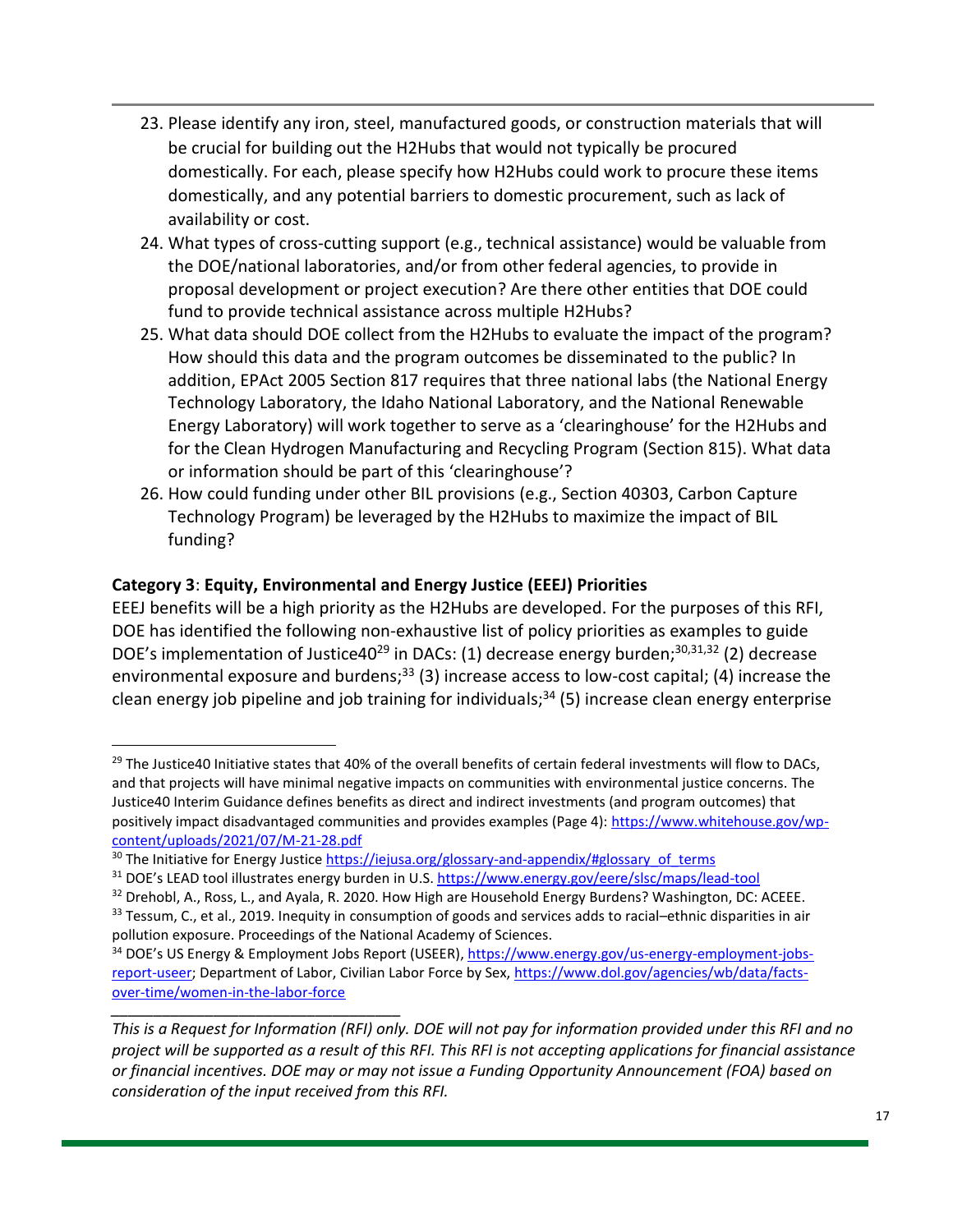creation (e.g., minority-owned or diverse business enterprises); (6) increase energy democracy, including community ownership; (7) increase parity in clean energy technology access and adoption; and (8) increase energy resilience.

- 27. What strategies, policies, and practices can H2Hubs deploy to support EEEJ goals (e.g., Justice40)? How should these be measured and evaluated for the H2Hubs?
- 28. What EEEJ concerns or priorities are most relevant for the H2Hubs?
- 29. What measures should H2Hub project developers take to ensure that harm to communities with environmental justice concerns, including local pollution, are mitigated?
- 30. How can H2Hubs ensure community-based stakeholders/organizations are engaged and included in the planning, decision-making, and implementation processes (e.g., including community-based organizations on the project team)?
- 31. How can DOE support meaningful and sustained engagement with H2Hub relevant disadvantaged communities?

### **Category 4**: **Market Adoption and Sustainability of Hubs**

- 32. What mechanisms (e.g., tax/other incentives, offtake structures, prizes, competitions, alternative ownership structures for hydrogen production bundling demand, contracts for difference, etc.) would be valuable to incentivize market-based supply and demand?
- 33. What role/actions can DOE take to support reliable supply and demand for potential hydrogen producers and customers?
- 34. If DOE asks for a market analysis as part of the application process, what should the analysis include so that DOE can be confident that a proposed project will be successful?
- 35. What can DOE provide/do that would be helpful to a project to facilitate its collaborations with potential financing partners?
- 36. How can DOE support the H2Hubs in working together to increase competitiveness and scale?
- 37. Which regional and site-specific metrics should DOE track to estimate the impact of hydrogen production on regional water availability?
- 38. Other than greenhouse gas emissions, what sustainability metrics should DOE include in evaluating the hubs (e.g., impact on regional water resources, availability of decarbonized electricity production resources, climate risk impacts on the resilience of the H2Hubs)?
- 39. The goal is for the H2Hubs to be sustainable beyond the BIL funding (i.e., without additional government funding). To what extent will the H2Hubs be capable of demonstrating a path to economic viability after the BIL funded phases and how should the FOA and project (once awarded) be structured to ensure this outcome?

*This is a Request for Information (RFI) only. DOE will not pay for information provided under this RFI and no project will be supported as a result of this RFI. This RFI is not accepting applications for financial assistance or financial incentives. DOE may or may not issue a Funding Opportunity Announcement (FOA) based on consideration of the input received from this RFI.*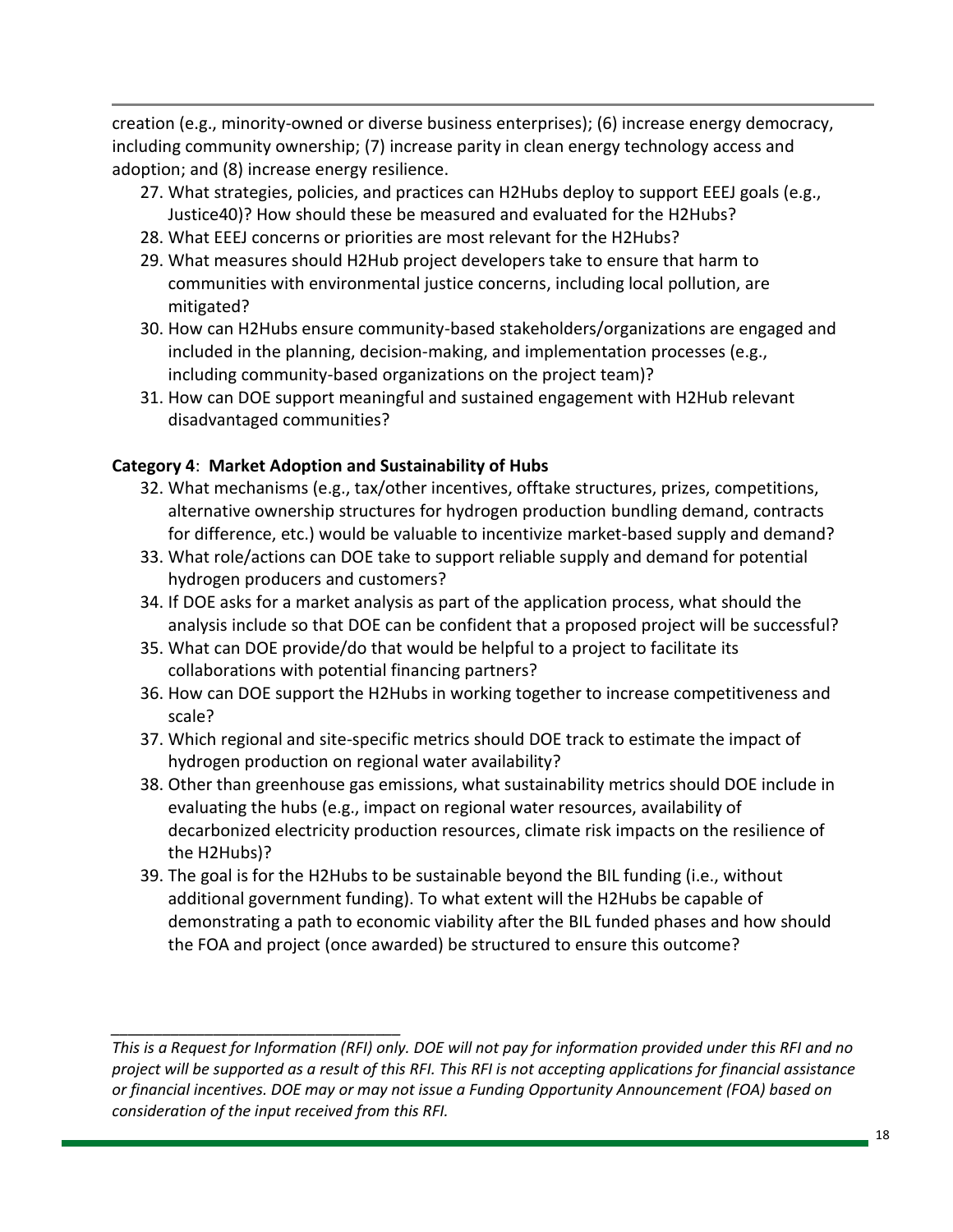#### **Category 5: Other**

40. Please provide any additional information or input not specifically requested in the questions above that you believe would be valuable to help DOE develop a Regional Clean Hydrogen Hub FOA, including any specific criteria that DOE may take into consideration in implementing the Hub program.

# **Disclaimer and Important Notes**

**This RFI is not a Funding Opportunity Announcement (FOA); therefore, DOE is not accepting applications at this time.** DOE may issue a FOA in the future based on or related to the content and responses to this RFI; however, DOE may also elect not to issue a FOA. There is no guarantee that a FOA will be issued as a result of this RFI. Responding to this RFI does not provide any advantage or disadvantage to potential applicants if DOE chooses to issue a FOA regarding the subject matter. Final details, including the anticipated award size, quantity, and timing of DOE funded awards, will be subject to Congressional appropriations and direction.

Any information obtained as a result of this RFI is intended to be used by the Government on a non-attribution basis for planning and strategy development; this RFI does not constitute a formal solicitation for proposals or abstracts. Your response to this notice will be treated as information only. DOE will review and consider all responses in its formulation of program strategies for the identified materials of interest that are the subject of this request. DOE will not provide reimbursement for costs incurred in responding to this RFI. Respondents are advised that DOE is under no obligation to acknowledge receipt of the information received or provide feedback to respondents with respect to any information submitted under this RFI. Responses to this RFI do not bind DOE to any further actions related to this topic.

## **Confidential Business Information**

*\_\_\_\_\_\_\_\_\_\_\_\_\_\_\_\_\_\_\_\_\_\_\_\_\_\_\_\_\_\_\_\_\_\_*

Pursuant to 10 CFR 1004.11, any person submitting information that he or she believes to be confidential and exempt by law from public disclosure should submit via email, postal mail, or hand delivery two well-marked copies: one copy of the document marked "confidential" including all the information believed to be confidential, and one copy of the document marked "non-confidential" with the information believed to be confidential deleted. Submittal via email is the preferred method, if feasible. DOE will make its own determination about the confidential status of the information and treat it according to its determination.

## **Evaluation and Administration by Federal and Non-Federal Personnel**

Federal employees are subject to the non-disclosure requirements of a criminal statute, the Trade Secrets Act, 18 USC 1905. The Government may seek the advice of qualified non-Federal

*This is a Request for Information (RFI) only. DOE will not pay for information provided under this RFI and no project will be supported as a result of this RFI. This RFI is not accepting applications for financial assistance or financial incentives. DOE may or may not issue a Funding Opportunity Announcement (FOA) based on consideration of the input received from this RFI.*